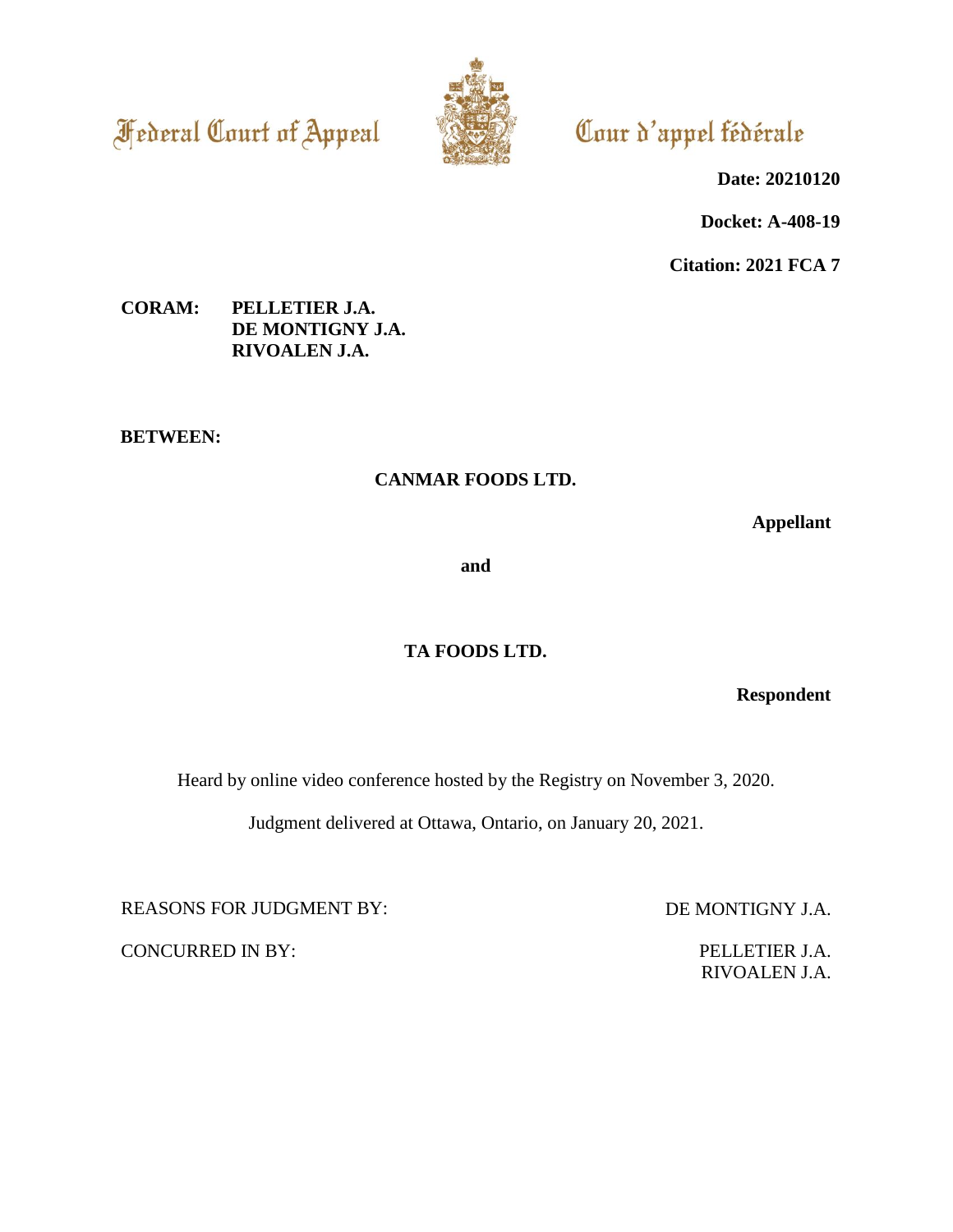**Federal Court of Appeal** 



# Cour d'appel fédérale

**Date: 20210120**

**Docket: A-408-19**

**Citation: 2021 FCA 7**

# **CORAM: PELLETIER J.A. DE MONTIGNY J.A. RIVOALEN J.A.**

**BETWEEN:**

# **CANMAR FOODS LTD.**

**Appellant**

**and**

**TA FOODS LTD.**

**Respondent**

#### **REASONS FOR JUDGMENT**

### **DE MONTIGNY J.A.**

[1] This is an appeal from a decision of the Federal Court (*per* Justice Manson) dated September 25, 2019 which granted the motion for summary judgment brought by TA Foods Ltd. (the respondent or TA Foods), thereby dismissing the patent infringement action of CanMar Foods Ltd. (the appellant or CanMar) with respect to its 2,582,376 Patent (the '376 Patent). Justice Manson considered Claim 1 of the '376 Patent, upon which all the other claims are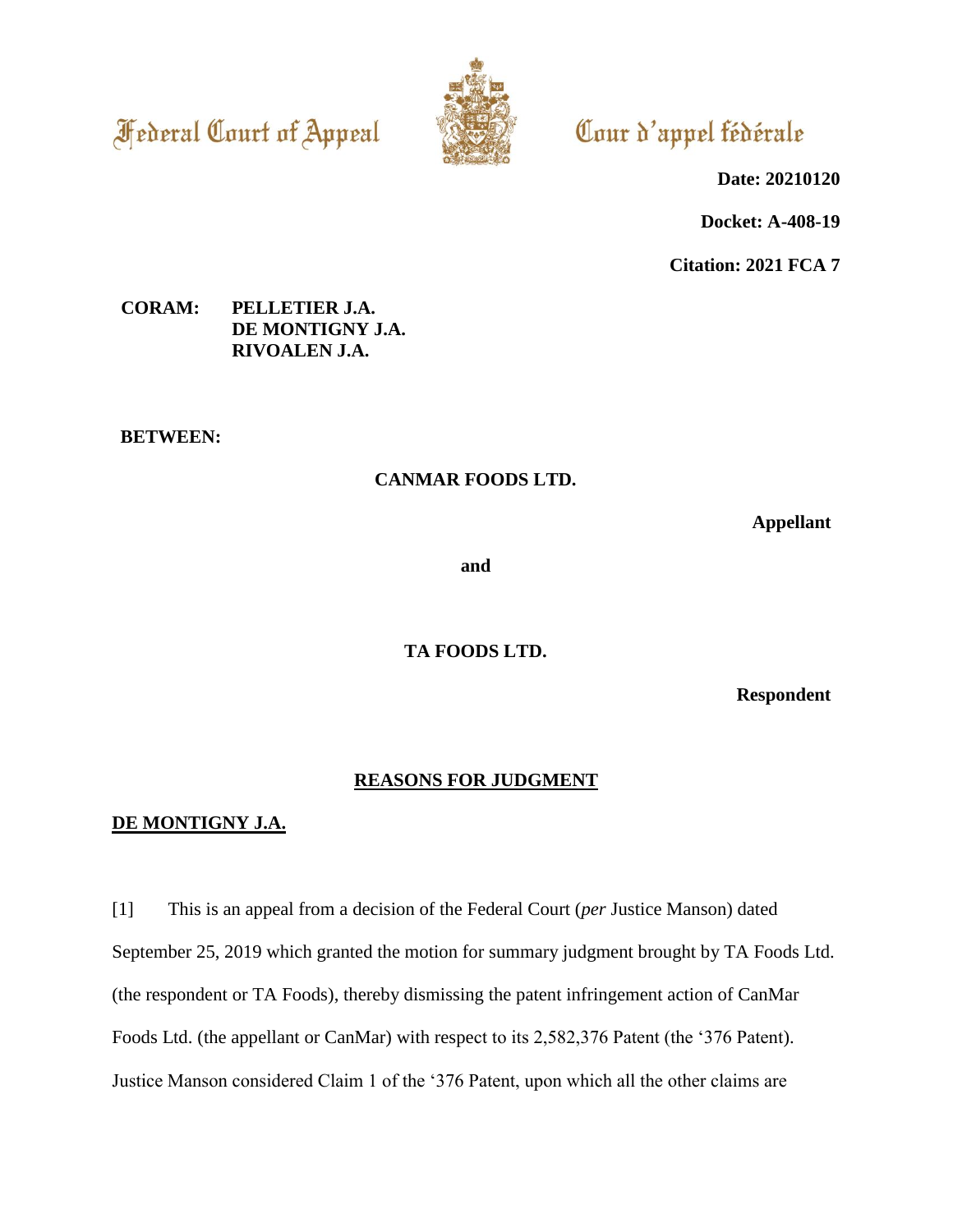dependent, and found that the two essential elements at issue were absent from TA Foods' process. As a result, he came to the conclusion that the respondent did not infringe the '376 Patent, and further saw no genuine issue for trial.

[2] For the reasons that follow, I would dismiss the appeal. In my view, Justice Manson did not err in finding that TA Foods' only process for roasting oil seeds such as flax does not infringe any claim of the '376 Patent, and in granting summary judgment dismissing CanMar's patent infringement action.

I. Factual Context

[3] The appellant and the respondent, two Saskatchewan corporations, are competitors in the business of manufacturing flax seed products and more particularly, for our purposes, roasted flax seed products.

[4] The appellant has been granted the '376 Patent entitled "Methods for Roasting Oil Seed, and Roasted Oil Seed Products", which includes 23 claims. Claims 1-17 are directed at particular methods for roasting oil seed, while claims 18-23 cover the products obtained through these methods. All claims are either directly or indirectly dependent upon Claim 1, which reads as follows:

1. A method for roasting oil seed, the method consisting of the following steps:

(a) Heating the oil seed in a stream of air for less than 2 minutes, wherein the stream of air has a temperature of from 146  $\degree$ C to 205  $\degree$ C, thereby to provide heated oil seed;

(b) transferring the heated oil seed into an insulated or partially insulated roasting chamber or tower;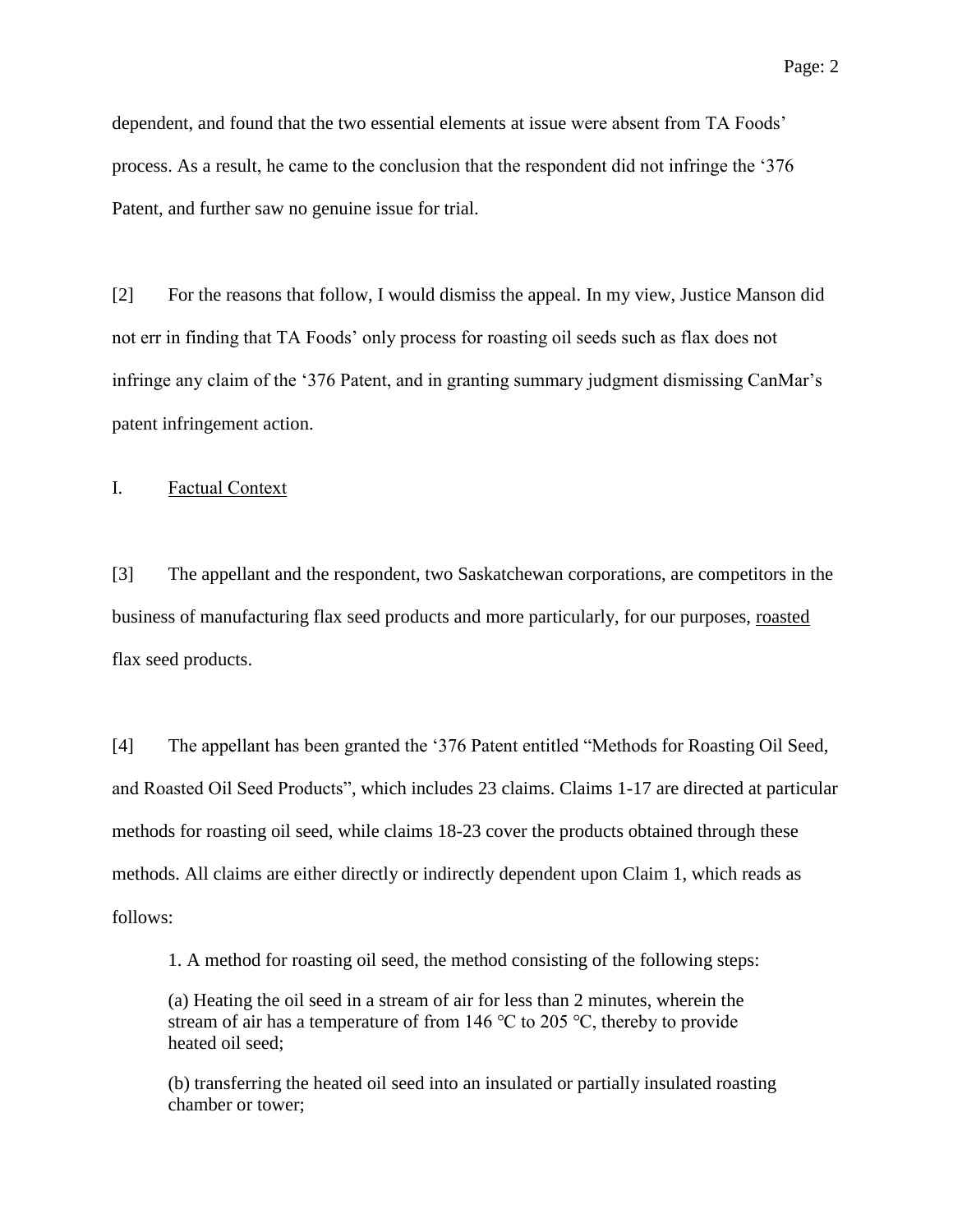(c) maintaining the heated oil seed in said roasting chamber or tower without addition of further heat until the roasting process is complete, wherein the temperature of the heated oil seed falls during a maintaining period; thereby to produce a roasted oil seed in the roasting chamber or tower;

(d) removing the roasted oil seed from the chamber or tower, for cooling.

[5] The appellant first became aware of the respondent's roasted flax seed products on August 28, 2018. A few weeks later, by letter dated September 19, 2018, the appellant asked the respondent for an inspection of its manufacturing facility.

[6] The parties failed to reach an agreement with respect to the inspection of the respondent's manufacturing facility. As a result, the appellant issued a Statement of Claim on December 17, 2018, alleging infringement of the '376 Patent, and served it on January 17, 2019.

[7] In its Statement of Defence dated April 18, 2019, the respondent denied infringement of the '376 Patent and alleged its invalidity. In response to the Statement of Defence, the appellant served a Demand for Further and Better Particulars, with the demand that certain pleadings in the Statement of Defence be struck.

[8] Contemporaneously with the filing of the Statement of Defence, the respondent filed a Summary Judgment Motion, which was granted in the decision now under appeal.

#### II. The Impugned Decision

[9] Justice Manson first considered the Summary Judgment Motion, and the respondent's argument that its oil roasting process fell outside Claim 1 of the '376 Patent. The respondent was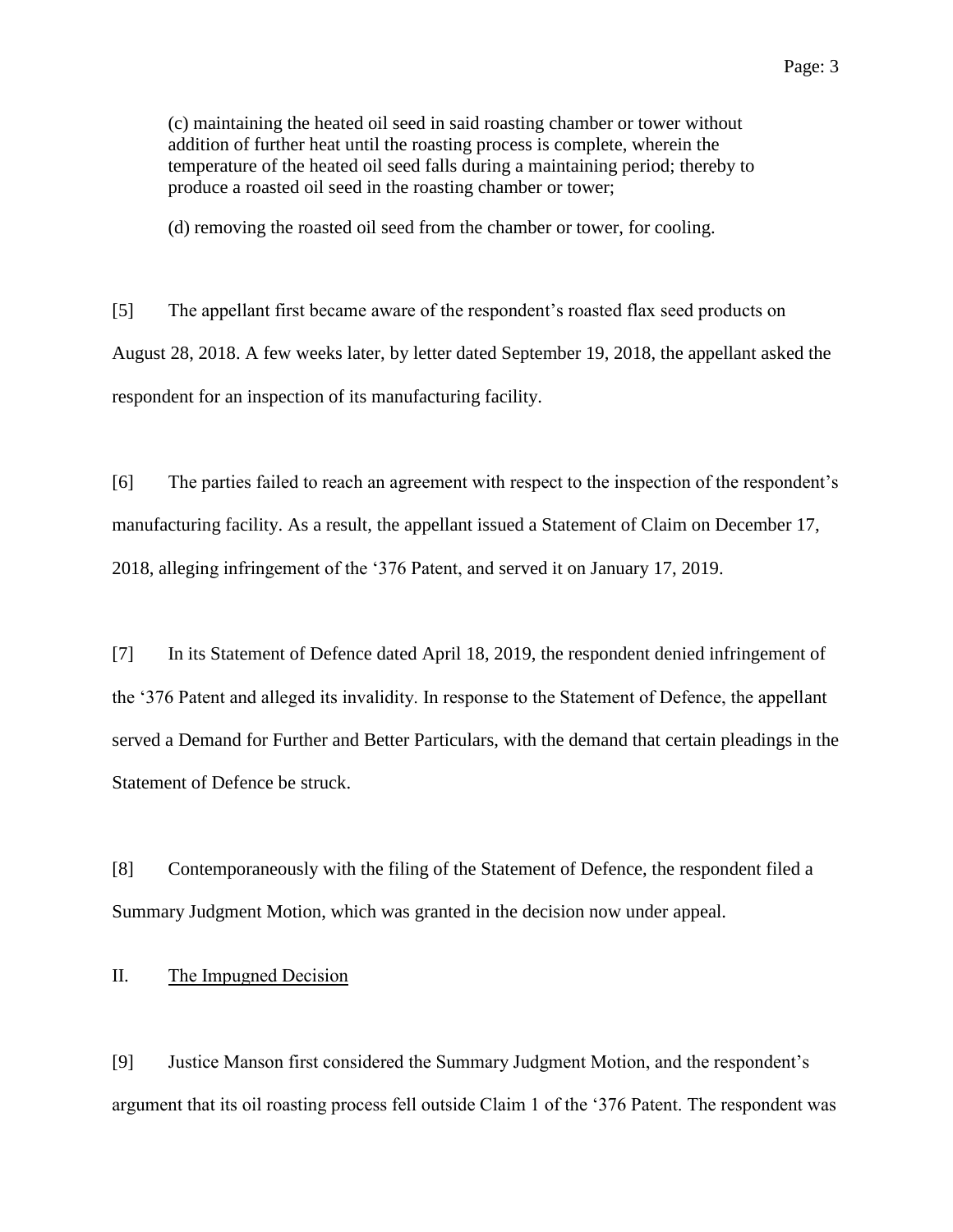essentially arguing that, in the course of the roasting process, the oil seeds are not heated in a "stream of air" nor are they maintained in an "insulated or partially insulated roasting chamber or tower", within the meaning of Claim 1. The respondent also argued that these two limitations were added as part of the prosecution history of the corresponding US Application 11/576,405 (the '405 Application) filed before the United States Patent and Trademark Office (PTO), and were meant to overcome prior art cited by the PTO.

[10] Upon addressing the respondent's submissions, Justice Manson first noted that prior to the coming into force of section 53.1 of the *Patent Act*, R.S.C. 1985, c. P-4 (the Patent Act), on December 13, 2018, statements made during prosecution of Canadian patent applications or corresponding foreign patent applications were neither relevant nor admissible as an extrinsic aid to construe the terms of an issued Canadian patent. This new provision creates an exception to this rule by allowing written communications between the patentee and the Patent Office during the prosecution of a Canadian patent application to be admitted into evidence, for the purpose of rebutting representations made by the patentee with respect to the construction of a claim. Justice Manson noted, however, that section 53.1 does not refer to prosecution histories from jurisdictions other than Canada. What remained to be determined, therefore, was the scope of admissibility under section 53.1 and, in particular, whether the US prosecution history and the above-mentioned limitations, could nevertheless be admitted into evidence given that the claims filed before the PTO were substantially the same as the amended claims of the '376 Patent. While being of the view that reference to prosecution histories from other jurisdictions should generally remain inadmissible for the purposes of claim construction, Justice Manson nevertheless opened the door in "extraordinary circumstances". Such exceptional circumstances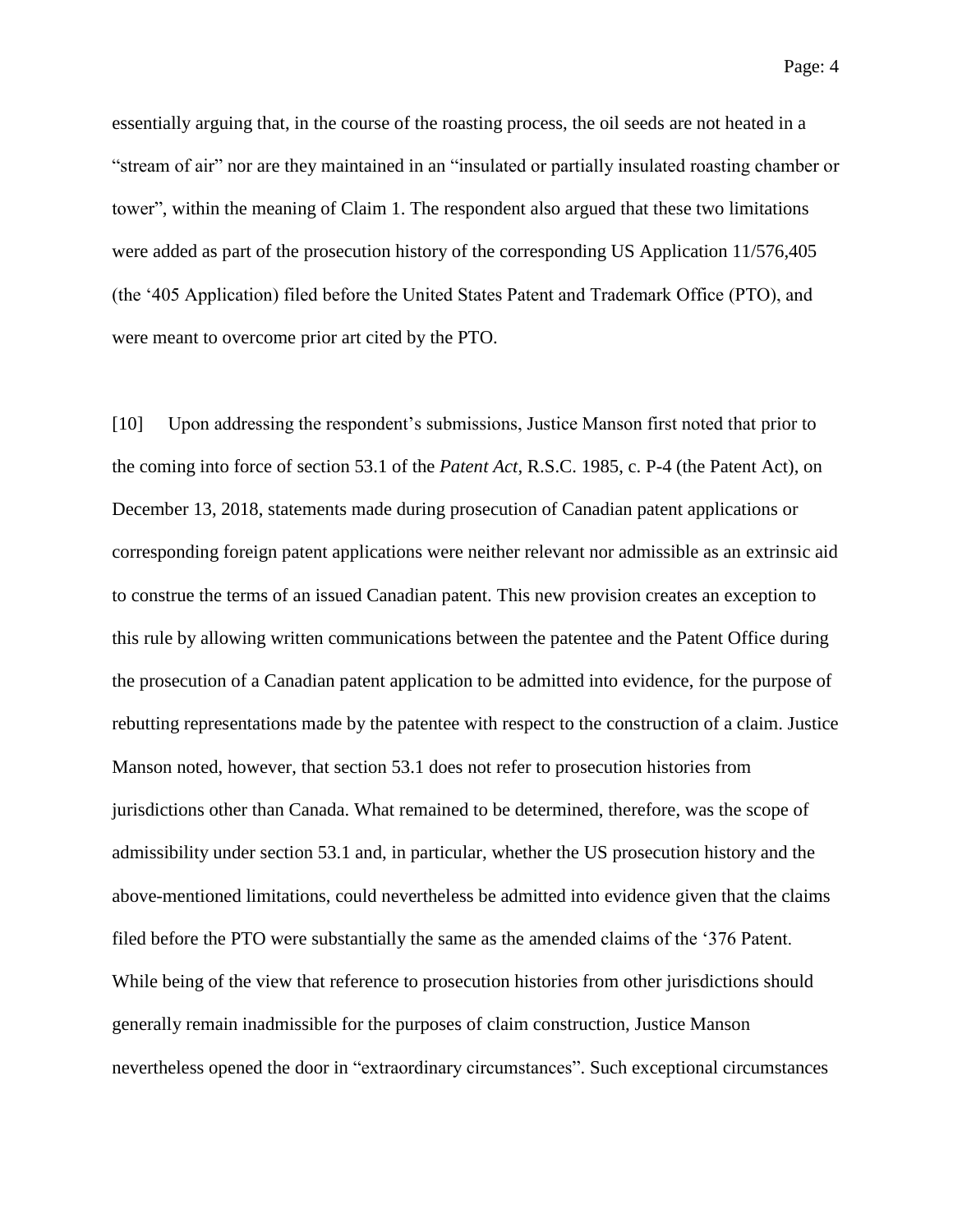would arise, as in this case, when the "prosecution of the foreign application *is made part of the prosecution history of the Canadian patent*" (Reasons at para. 77; emphasis in the original).

[11] Though recognizing that differences between the Canadian and American approaches to claim construction may subsist, even in light of the enactment of section 53.1, Justice Manson nonetheless found the case law on the doctrine of prosecution history estoppel in the United States to be instructive. He notably relied on the decision of the United States Court of Appeals (Federal Circuit) in *Abbott Labs v. Sandoz*, 566 F.3d 1282 (2009) [*Abbott Labs*], where the prosecution of a Japanese patent application was deemed part of the prosecution history of an American patent, and therefore constituted admissible evidence in construing the American patent claims. The same approach should prevail in Canada, concluded Justice Manson, to give section 53.1 its intended effect.

[12] In the case at bar, Justice Manson saw two elements weighing in favour of considering the US prosecution history as an admissible extrinsic aid to the construction of the '376 Patent. First, the appellant expressly acknowledges that the claims of the '376 Patent have been amended to be substantially the same as the corresponding claims of the '405 Application in the United States. Second, the patentee admits that the amendments have limited the scope of the claims to overcome the novelty and obviousness concerns of the type raised before the PTO:

The language of section 53.1 is limited to communications between the patentee and the Canadian Patent Office, and generally should be applied in that context. However, in this case, I find that the patentee specifically referred to the corresponding US Application prosecution history and acknowledged that the amendments to the claims in the '376 file history were made to overcome novelty and obviousness concerns as raised in the US Application prosecution history.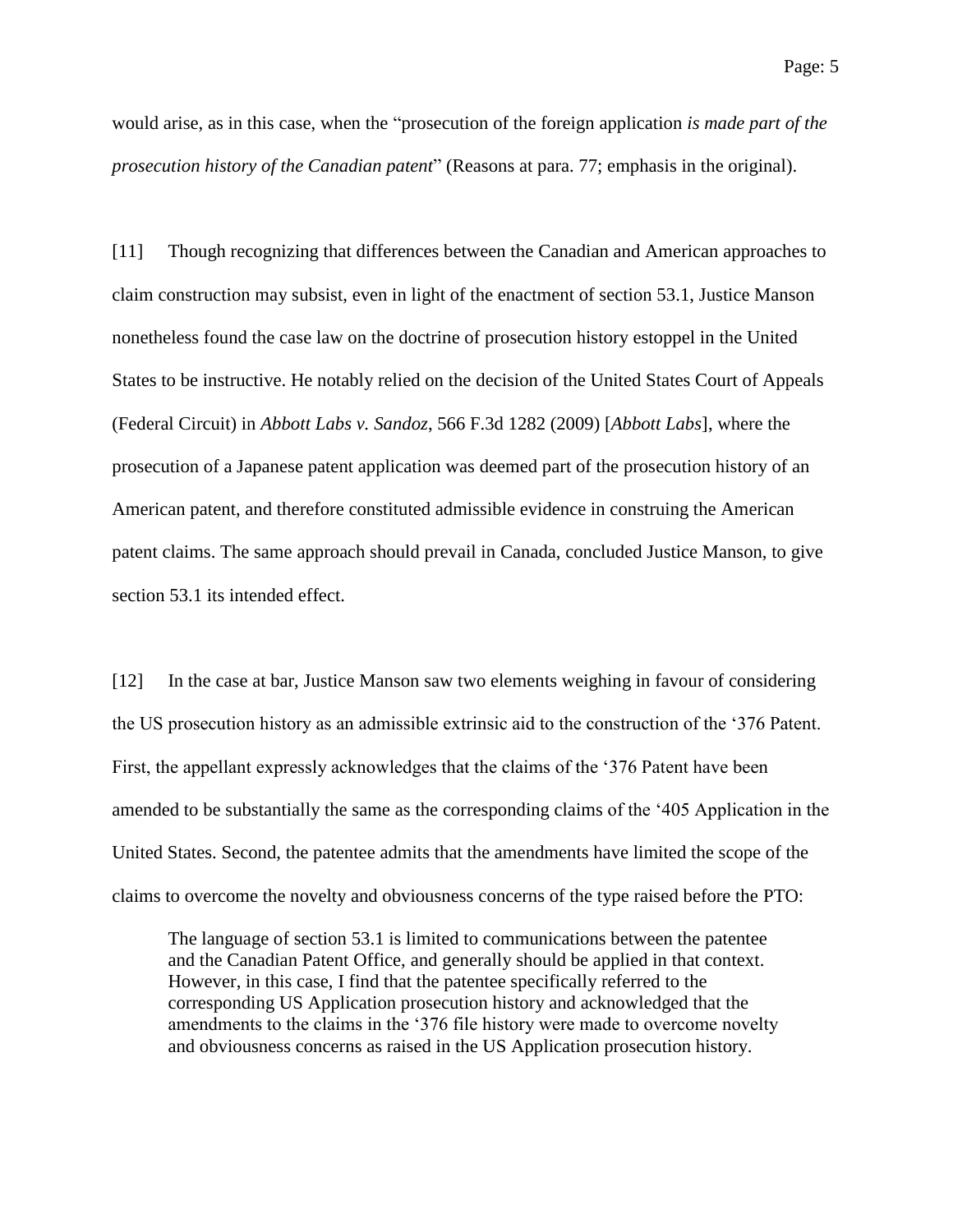Accordingly, the Court may look at the US Application prosecution history as part of a purposive construction of the claims of the '376 Patent.

Reasons at para. 70.

[13] The intent of the provision played a key part in defining the scope of admissibility under section 53.1. In this respect, Justice Manson held that the enactment of section 53.1 was intended to require consideration of the substance behind intentional amendments to the claims found in Canadian patents. Moreover, prosecution of Canadian patents is often preceded by prosecution of corresponding patent applications in other jurisdictions. Should Canadian courts refuse to consider foreign prosecution histories in the narrow set of circumstances discussed above, patent applicants in Canada would be encouraged to refrain from being transparent with the Canadian Patent Office as to why amendments were made in order to limit claims during prosecution. Such a result, in Justice Manson's view, could not have been contemplated by Parliament.

[14] Having circumscribed the exceptional use of foreign prosecution histories, Justice Manson nevertheless stated (at para. 79 of his Reasons) that he could construe Claim 1 of the '376 Patent and find no infringement without having recourse to the US Application prosecution history. In his view, expert evidence was not required either, since the claim itself, the disclosure – and the prosecution history of the '376 Patent, if considered – were sufficient to purposively construe the two elements of the claim that were at issue, namely: (1) heating oil seed "in a stream of air", and (2) transferring the heated oil seed into an "insulated or partially insulated roasting chamber or tower" and maintaining the oil seed therein.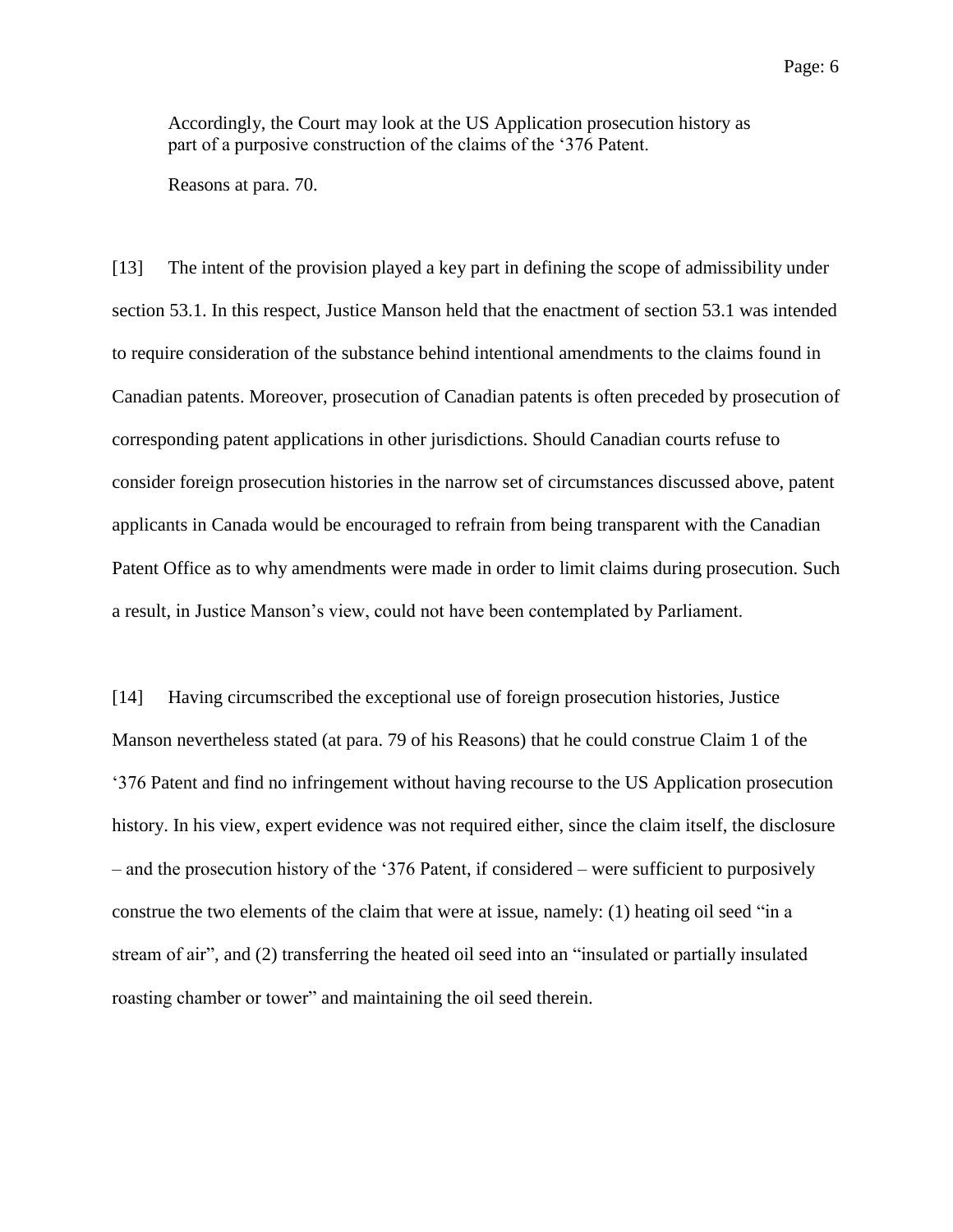[15] Regarding the first element, the appellant argued that Claim 1 was not limited to any particular source of heating, thereby suggesting that the respondent's use of infrared radiation could infringe the '376 Patent. Justice Manson rejected that argument, and held that the method prescribed by Claim 1 was strictly limited to heating the oil seed in a "stream of air".

[16] When determining whether the respondent's roasting process involves the first essential element of Claim 1, Justice Manson heavily relied on the evidence contained in the affidavit of Mike Popowich (the Popowich Affidavit), the co-owner of the respondent. Such evidence essentially turned on the Micronizer, the sole equipment used by the respondent for heating oil seed via infrared radiation. As was made clear by the Popowich Affidavit, the flax seed is not subjected to a "stream of air" through the course of the respondent's roasting process, and thus no infringement could be found on this essential element. Finally, the respondent's use of various terms for describing its process (*i.e.* roasting, cooking and pasteurizing) was deemed irrelevant: not only were the terms used interchangeably to refer to the same process, but they did not inform what must remain the central focus of the analysis – the language of Claim 1.

[17] With regard to the second element, the appellant pleaded that further investigation was needed to determine whether the auger trough and cooling tower of the Micronizer, through which the seeds travel once heated, could constitute "insulated or partially insulated roasting chamber[s] or tower[s]". Justice Manson quickly disposed of that argument. The existence of an "insulated or partially insulated roasting chamber or tower" was deemed essential both from the language of Claim 1 and the disclosure, the latter of which made clear that insulated parts are needed to retain the flax seed at a suitable temperature. Referring to the Popowich Affidavit,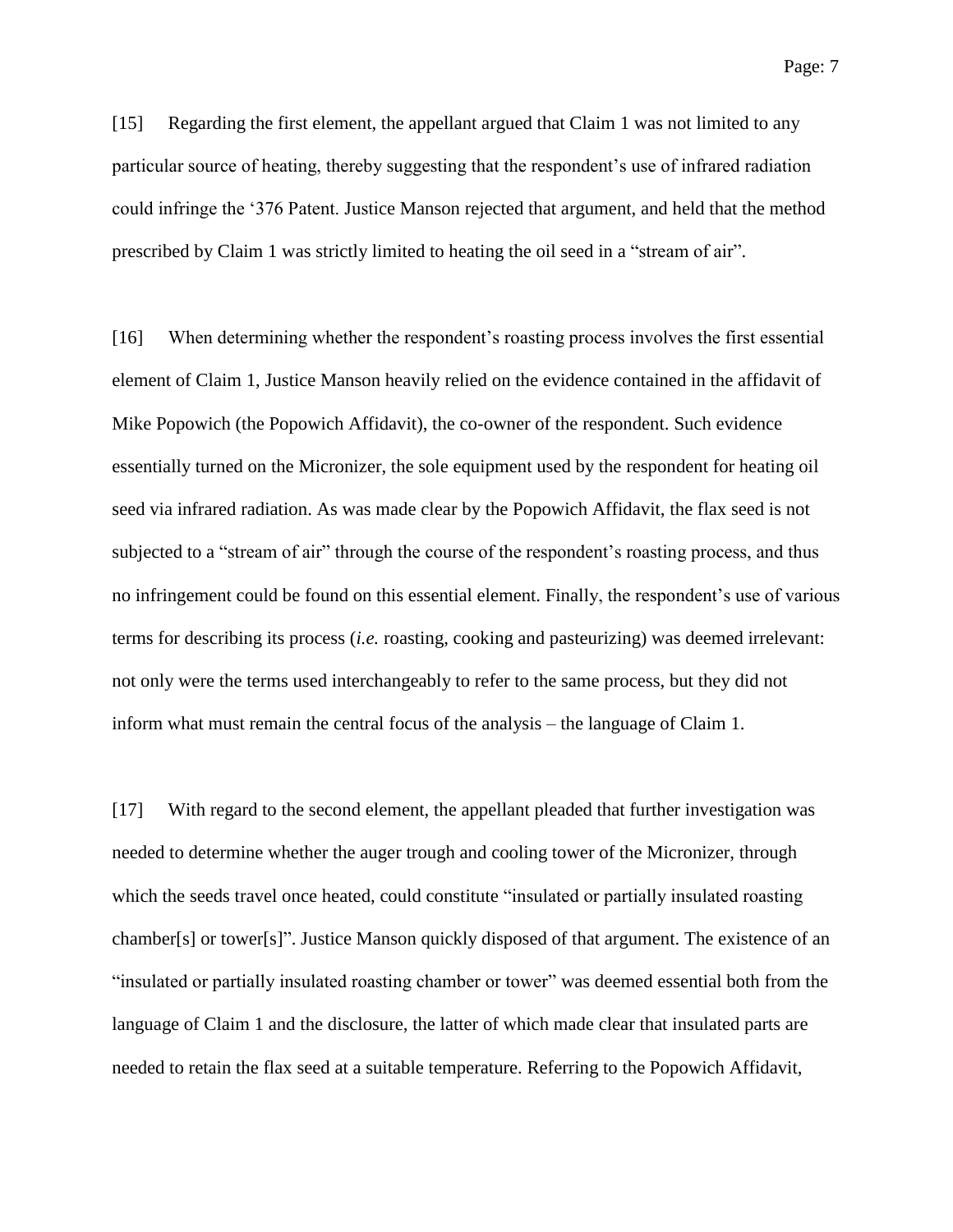Justice Manson determined that the hoppers and cooling tower of the Micronizer are clearly uninsulated. Finally, regardless of whether the temperature measurements of the Micronizer had been taken in the normal course of commercial production or during an experimental test, such measurements had not been relied upon by the respondent to prove non-infringement.

[18] Given that the respondent's roasting process did not comprise the two essential elements at issue, Justice Manson held that the respondent did not infringe Claim 1 nor any claim of the '376 Patent. As there appeared to be no genuine issue for trial, summary judgment was granted in favour of the respondent. Justice Manson also held that the respondent's alternative motion, a Motion to Strike the Statement of Claim in its entirety, was moot to the extent that summary judgment was to be granted. The same could be said of the appellant's Demand for Further and Better Particulars.

#### III. Issues

[19] The appellant raises a number of issues which, in my view, can be reformulated as follows:

- A. Did the Judge err in granting summary judgment on the basis of non-infringement before any discovery had taken place?
- B. Did the Judge err in holding that the limitations with respect to the "stream of air" and the "insulated or partially insulated roasting chamber or tower" were essential elements of Claim 1?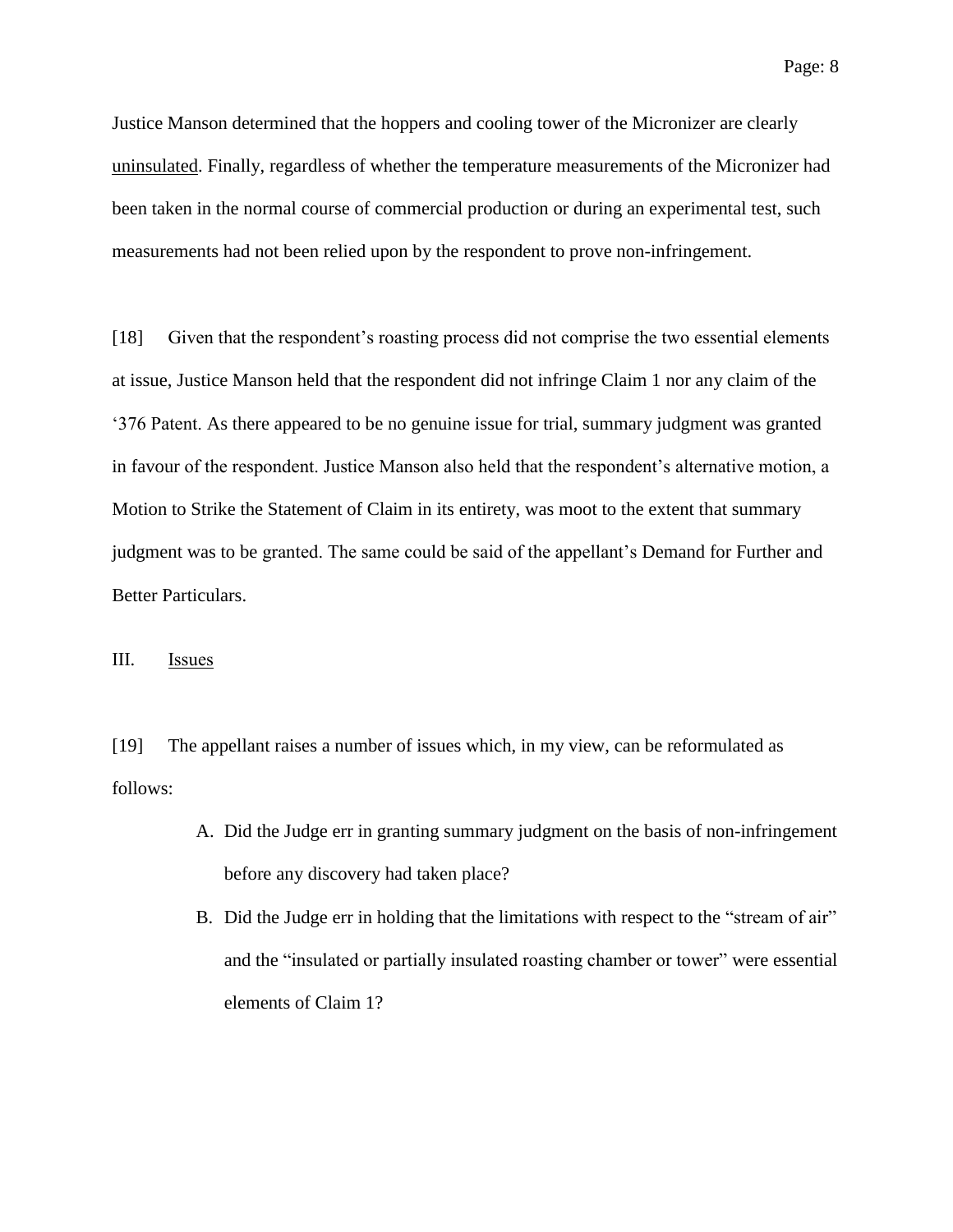- C. Did the Judge err in considering, under section 53.1 of the Patent Act, the prosecution history of a foreign patent application when purposively construing the '376 Patent?
- D. Did the Judge err in considering the evidence contained in the Popowich Affidavit?

IV. Analysis

[20] The parties are in agreement that the applicable standard of review in this appeal is that established in *Housen v. Nikolaisen*, 2002 SCC 33, [2002] 2 S.C.R. 235. Questions of fact and mixed fact and law are therefore subject to the palpable and overriding error standard, while questions of law are reviewable on the standard of correctness.

[21] It is now well established that the construction of a patent is a question of law, while the infringement of said patent is a question of mixed fact and law. See: *Whirlpool Corp. v. Camco Inc.*, 2000 SCC 67, [2000] 2 S.C.R. 1067 at para. 76 [*Whirlpool*]; *Cobalt Pharmaceuticals Company v. Bayer Inc.*, 2015 FCA 116, 474 N.R. 311 at paras. 12-14; *Tearlab Corporation v. I-MED Pharma Inc.*, 2019 FCA 179, 166 C.P.R. (4th) 367, at paras. 27-29.

[22] The first and fourth question will therefore be reviewed on the palpable and overriding error standard, whereas the second and third (to the extent that they raise an extricable question of law) will be subject to the correctness standard.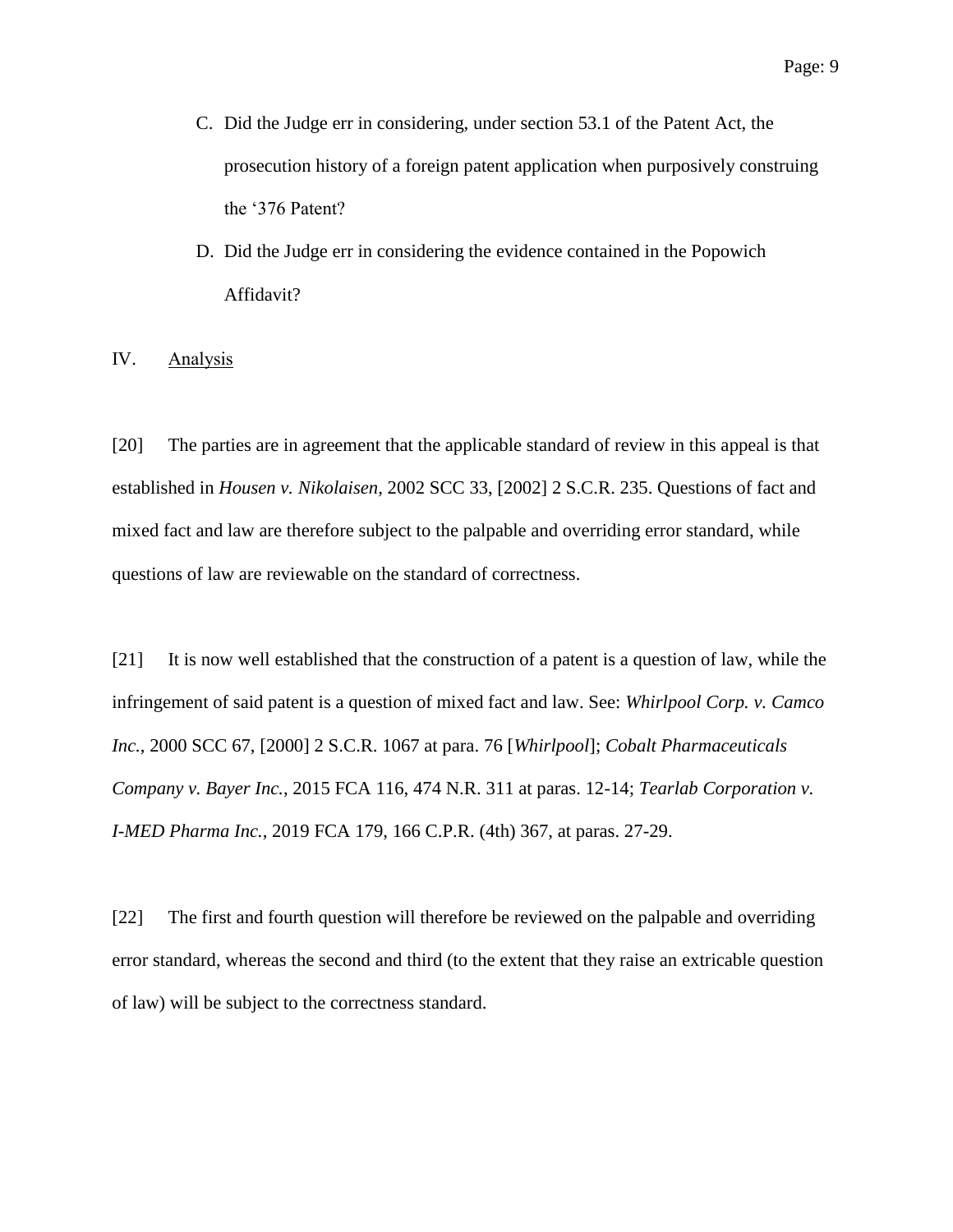A. *Did the Judge err in granting summary judgment on the basis of non-infringement before any discovery had taken place?*

[23] In recognition of the fact that summary judgment motions are an important tool for enhancing access to justice, most provinces have adopted rules of civil procedure to provide for such a mechanism with a view to ensure a fair balance between expediency and a just resolution of disputes. These rules, according to the Supreme Court, must be interpreted broadly so as to promote affordable, timely and just adjudication of civil claims: *Hryniak v. Mauldin*, 2014 SCC 7, [2014] 1 S.C.R. 87 at para. 5 [*Hryniak*]. The rationale and goal of summary judgments have been well summarized in the following citation:

…The summary judgment rule serves an important purpose in the civil litigation system. It prevents claims or defences that have no chance of success from proceeding to trial. Trying unmeritorious claims imposes a heavy price in terms of time and costs on the parties to the litigation and on the justice system. It is essential to the proper operation of the justice system and beneficial to the parties that claims that have no chance of success be weeded out at an early stage. Conversely, it is essential to justice that claims disclosing real issues that may be successful proceed to trial.

*Canada (Attorney General) v. Lameman*, 2008 SCC 14, [2008] 1 S.C.R. 372 at para. 10 [*Lameman*].

[24] At the federal level, Rule 215 of the *Federal Courts Rules*, SOR/98-106 (the Rules) requires the Court to grant summary judgment if it is satisfied that there is "no genuine issue for trial" with respect to a claim or defence. A motion for summary judgment may be brought "at any time after the defendant has filed a defence", but "before the time and place for trial have been fixed" (Rule 213). The test is not whether a party cannot possibly succeed at trial, but rather whether the case is clearly without foundation, or is so doubtful that it does not deserve consideration by the trier of fact at a future trial. There does not appear to be any definitive or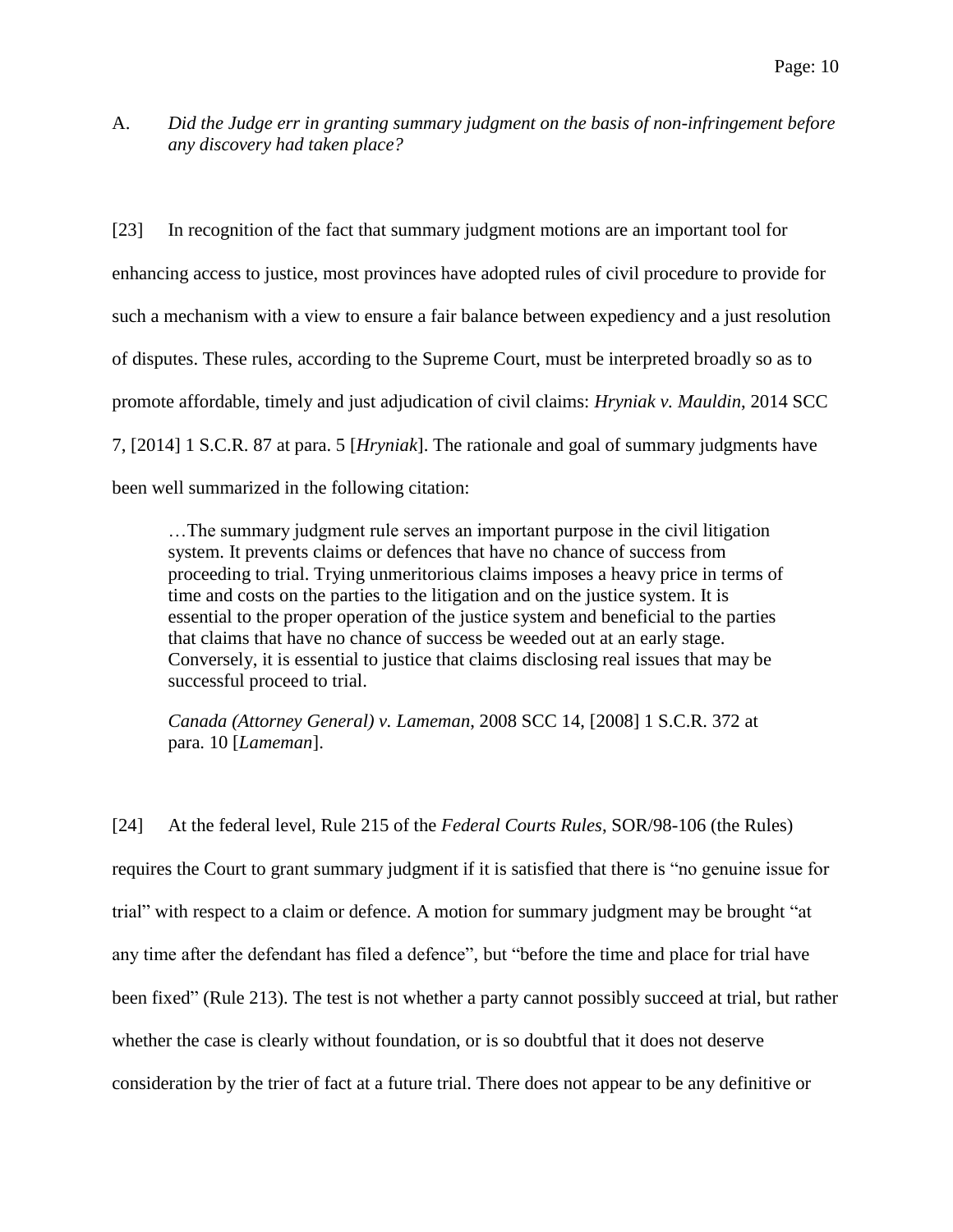determinative formulation of the test, but the underlying rationale is clear: a case ought not to proceed to trial, with all the consequences that would follow for the parties and the costs involved for the administration of justice, unless there is a genuine issue that can only be resolved through the full apparatus of a trial. See: *Premakumaran v. Canada*, 2006 FCA 213, [2007] 2 F.C.R. 191 at para. 8; *Feoso Oil Ltd. v. Sarla (The)*, [1995] 3 F.C. 68 (C.A.) at para. 13 [*Feoso Oil*]; *Garford Pty Ltd. v. Dywidag Systems International, Canada, Ltd.*, 2010 FC 996, 375 F.T.R. 38 at para. 2 [*Garford Pty*], aff'd 2012 FCA 48. This should obviously translate into a heavy burden on the moving party.

[25] In the case at bar, there is no suggestion that Justice Manson failed to apply the correct test. The appellant rather contends that it was premature to grant summary judgment, as the Court had not been presented with the entirety of the evidence which would have been relevant to the alleged infringement of the '376 Patent. Indeed, argues the appellant, it could not possibly have lead evidence or consulted with experts to take a position on infringement without any access to the respondent's manufacturing facility and in the absence of discovery. As it states, "the Appellant should not have to establish its case by cross-examination on the selected evidence led by the Respondent as a substitute for discovery" (Appellant's Memorandum of Fact and Law at para. 19). The determination of this allegation is obviously a mixed question of fact and law, and as such it is reviewable on the standard of palpable and overriding error: *Hryniak* at para. 81.

[26] There is no doubt that the timing of the motion for summary judgment was, strictly speaking, in conformity with Rule 213 of the Rules. It was brought after the respondent's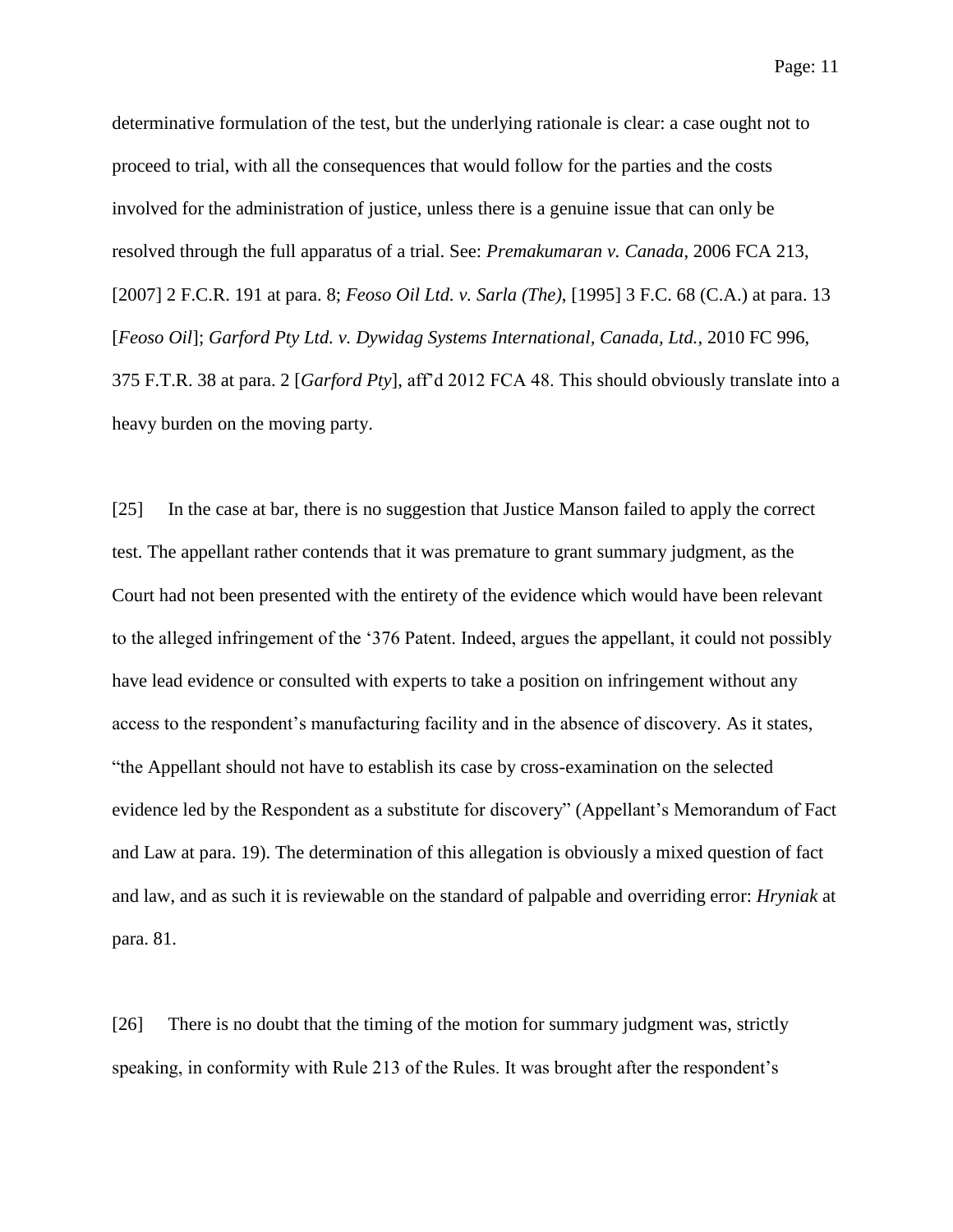Statement of Defence was filed, but before a time and place for trial were fixed. Whether or not discovery had taken place at this stage is not a factor contemplated by Rule 213, and ought not to be regarded as such.

[27] The legal burden to establish that there is no genuine issue for trial clearly falls on the moving party. That being said, once the moving party has discharged its burden, the evidentiary burden falls on the responding party, who cannot rest on its pleadings and must come up with specific facts showing that there is a genuine issue for trial: *Cabral v. Canada (Citizenship and Immigration*), 2018 FCA 4, [2018] F.C.J. No. 21 at para. 23. As the Federal Court stated in *Watson v. Canada (Indian and Northern Affairs)*, 2017 FC 321 at paragraph 22, "[w]hile the burden falls on the moving party, both parties must put their best foot forward". See also: *Lameman* at para. 11; *Feoso Oil* at paras. 13-14; *Garford Pty* at para. 6.

[28] The appellant submits that its hands were tied because it did not have access to the respondent's manufacturing facility to inspect its roasting method. As a result, it was unable to lead evidence or consult with experts to take a position on infringement. I appreciate that a party responding to a motion for summary judgment cannot be faulted for the absence of evidence if that evidence is in the exclusive control of the moving party: *Combined Air Mechanical Services Inc. v. Flesch*, 2011 ONCA 764, 108 O.R. (3d) 1 at para. 57. But this is not such a case. Once the respondent brought its motion for summary judgment and filed the affidavit of Mr. Popowich, the appellant knew that the respondent used a Micronizer to roast its flax seed and that such apparatus apparently did not use a stream of air to heat the flax seed. That was sufficient information to allow the appellant to marshal evidence, including expert evidence, as to the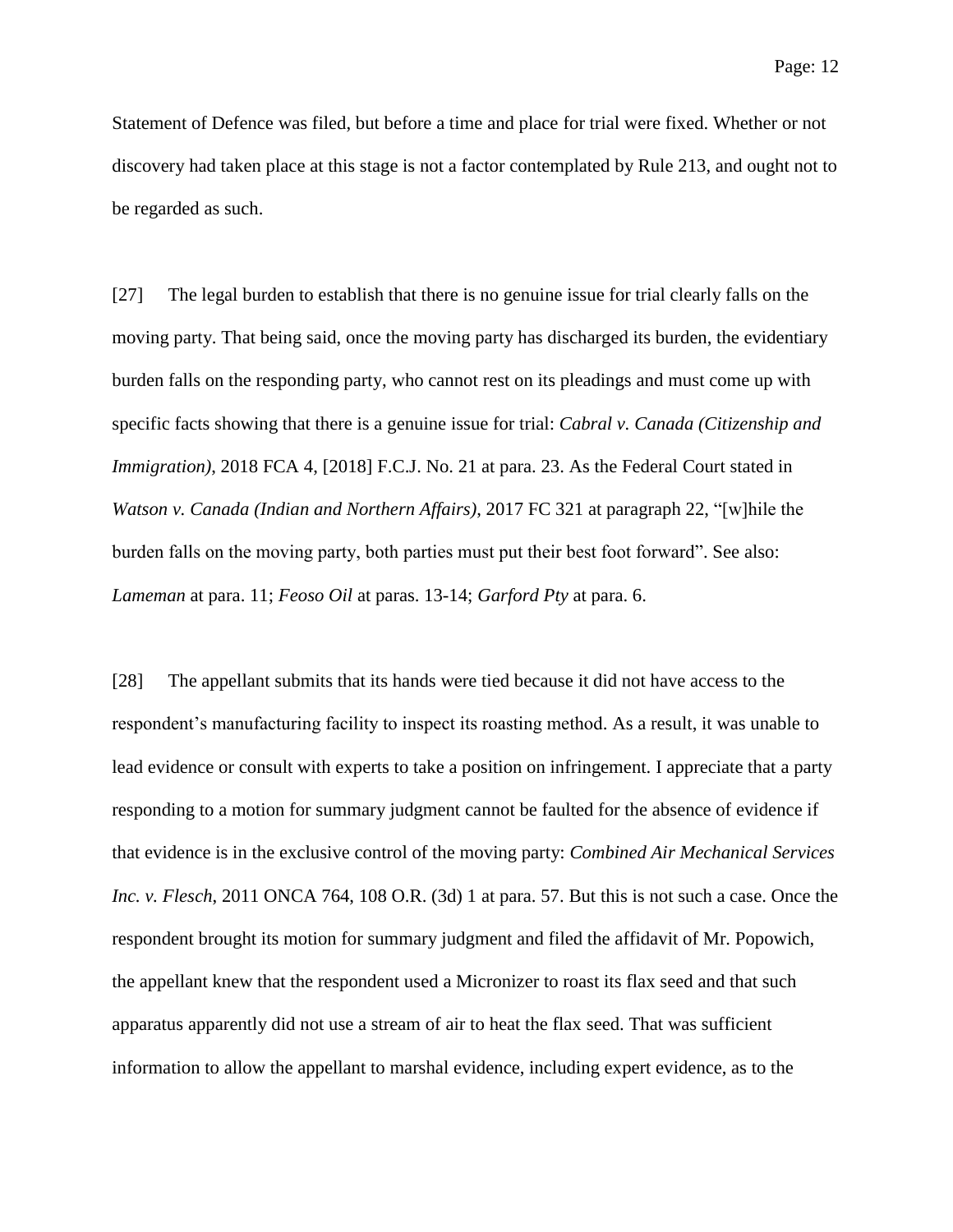operation of the Micronizer and how it could potentially be modified, to show that it fell within Claim 1 of the '376 Patent. Whether or not such evidence existed is a different issue; but it was reasonably clear what kind of evidence was required. In those circumstances, I am of the view that Justice Manson made no palpable and overriding error in concluding that there was no genuine issue for trial.

[29] Putting the matter another way, the appellant chose not to file any evidence with regard to whether the "stream of air" and the "insulated or partially insulated roasting chamber or tower" could be considered essential elements of Claim 1. Therefore, on an issue essentially centred on the claims of the '376 Patent rather than on the respondent's roasting process, the appellant did not file any evidence while it could have done so. Whether the Judge was required to consider expert evidence before interpreting the Patent, and whether such evidence would have been found persuasive, had it been presented, is an entirely different issue which will be addressed in the next section.

[30] Finally, the fact that section 53.1 was being interpreted for the first time since its enactment is no proper basis for interfering with the Judge's conclusion with respect to summary judgment.

# B. *Did the Judge err in holding that the limitations with respect to the "stream of air" and the "insulated or partially insulated roasting chamber or tower" were essential elements of Claim 1?*

[31] The appellant's submissions with respect to that issue are twofold. First, the appellant argues that Justice Manson erred in law upon determining that no expert evidence was needed to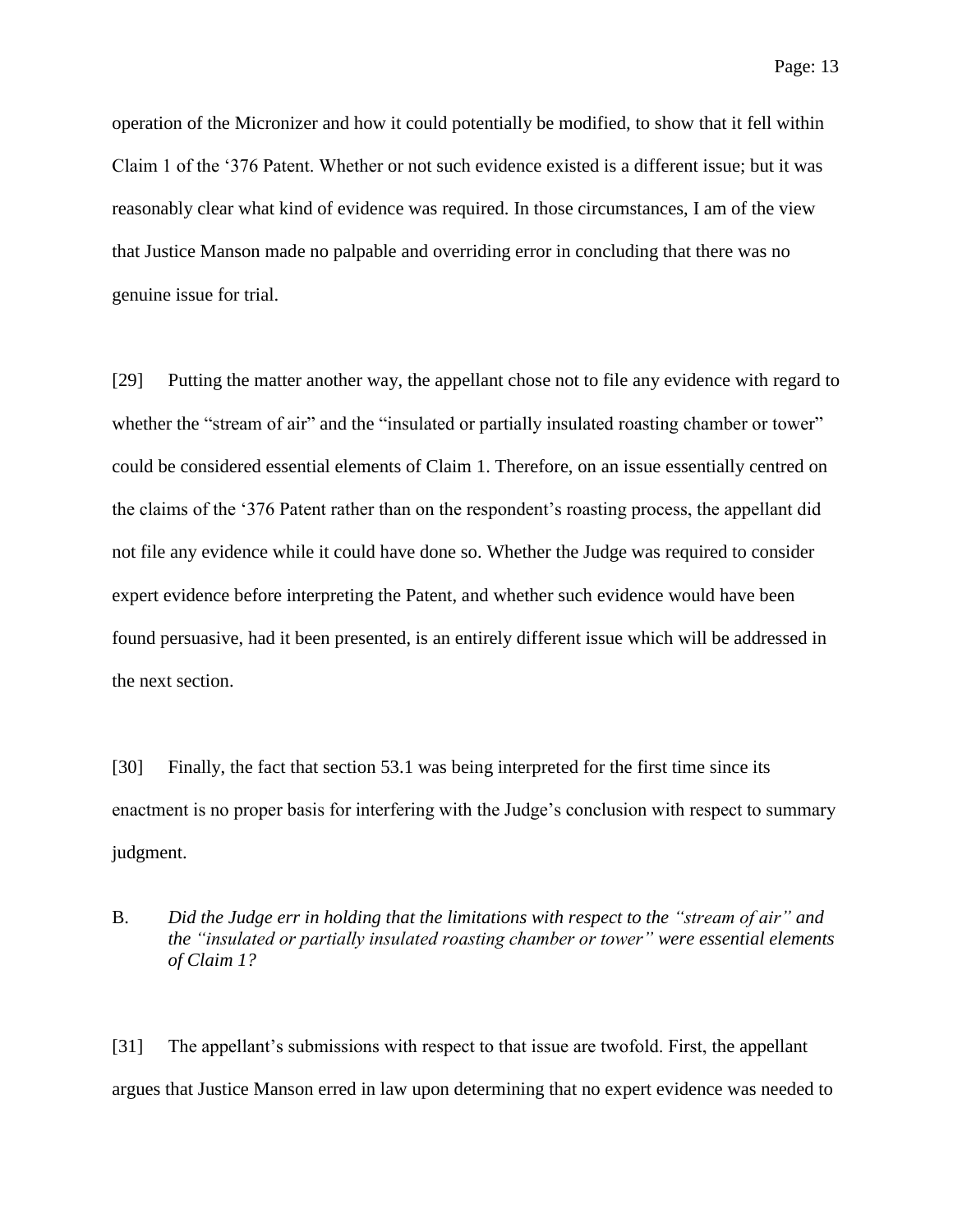purposively construe the '376 Patent. In order to give effect to the primacy of the claims themselves, the Court must first identify a person of ordinary skill in the art (POSITA), and the common general knowledge of such person, before effectively construing the claims. In the absence of any evidence which could enlighten the Court on the common general knowledge of a POSITA or the state of the art to which the '376 Patent pertains, it was therefore not open for the Judge to construe the claims. While the appellant concedes that constructions put forward by experts are not binding, expert testimony is no less required, in its view, when determining patent cases.

[32] The modern approach to purposive construction of patent claims is now well settled and was set out by the Supreme Court in *Whirlpool* at paragraphs 43 and 48 and *Free World Trust v. Électro Santé Inc.*, 2000 SCC 66, [2000] 2 S.C.R. 1024 at paragraph 51 [*Free World Trust*]. The scope of the monopoly must be established on the basis of the written claims, and they must be interpreted with a view to differentiate the essential features of the invention from the unessential, through the eyes of the POSITA having regard to the common general knowledge as of the date of publication. As Justice Binnie stated in *Free World Trust*, "[t]he involvement in claims construction of the skilled addressee holds out to the patentee the comfort that the claims will be read in light of the knowledge provided to the court by expert evidence on the technical meaning of the terms and concepts used in the claims" (at para. 51).

[33] Must we infer from this, as the appellant would have us do, that the Court can never dispense with the need for expert evidence and that it will be an error of law for the Court to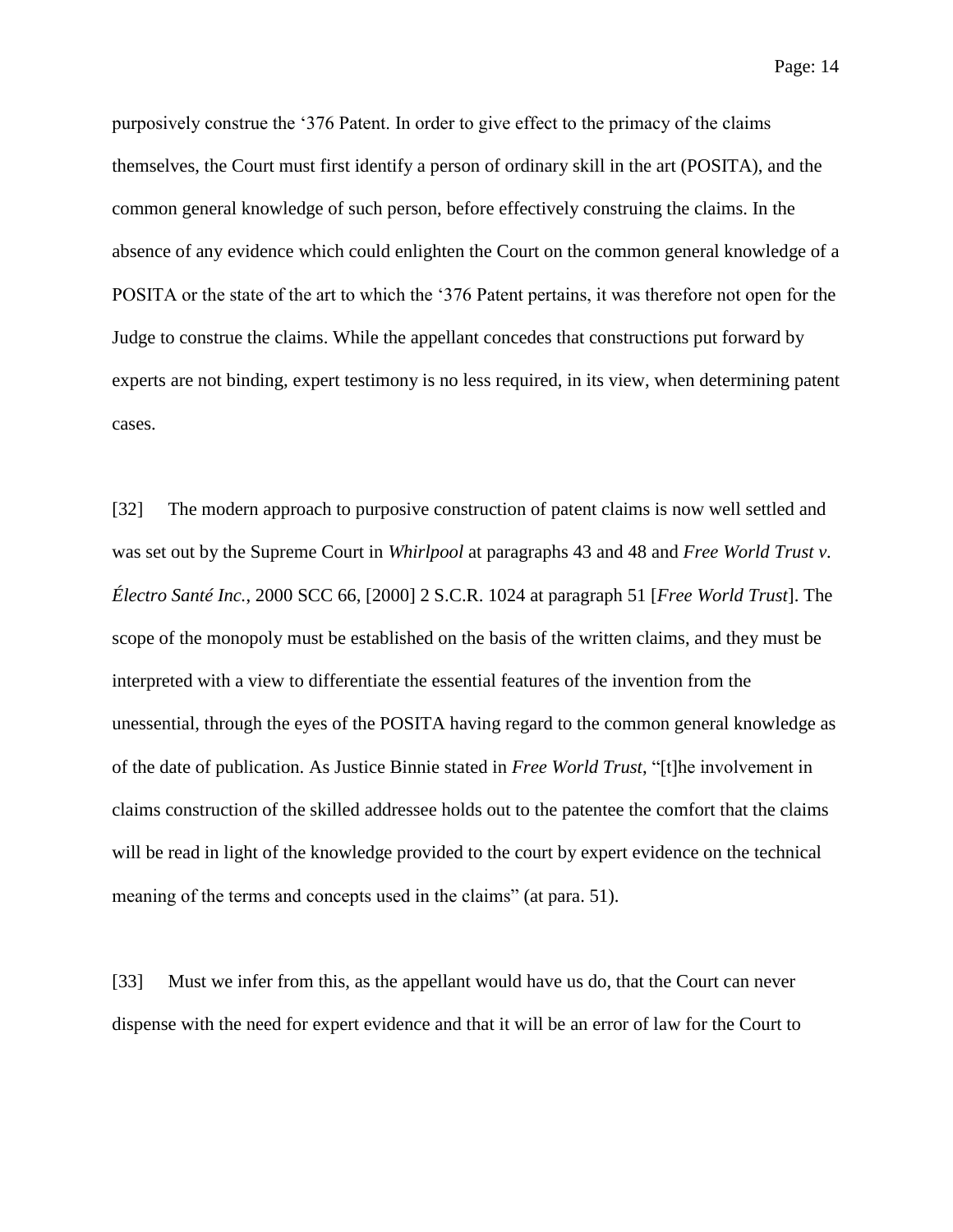construe a patent in the absence of such expertise? This is the argument that was put forward before the Judge and that was, rightly in my opinion, rejected.

[34] Construction of a patent, like that of any other legal document, is always a matter of law for the Court. Of course, such an exercise will in most cases be done on the basis of the expertise and knowledge revealed by expert evidence, because the addressee of a patent is a person skilled in the art and not any ordinary person on the street. There is, however, no authority (or at least none has been provided by the appellant) to support the view that expert evidence is mandatorily required in every circumstance.

[35] The appellant takes issue with the Judge's reliance on the cases of *Pfizer Canada Inc. v. Canada (Minister of Health)*, 2007 FC 446, [2008] 1 F.C.R. 672 and *Excalibre Oil Tools Ltd. v. Advantage Products Inc.*, 2016 FC 1279, for the proposition that expert assistance may not be needed to determine the proper construction of patent claims. These cases are distinguishable, suggests the appellant, because in each of them there was expert evidence before the Court enabling it to put itself in the position of a POSITA. In other words, the determination as to whether evidence would be helpful or useful can only be made once it is received and reviewed.

[36] In my view, that argument is unconvincing. If the construction of a claim is a matter of law and the judge is entitled to adopt a construction different from that put forward by the parties and their experts, surely the judge can also construe a claim without relying on such evidence in appropriate circumstances. This is such a circumstance. The appellant did not tender any evidence to show that the words "stream of air" and "insulated", as used in Claim 1, would have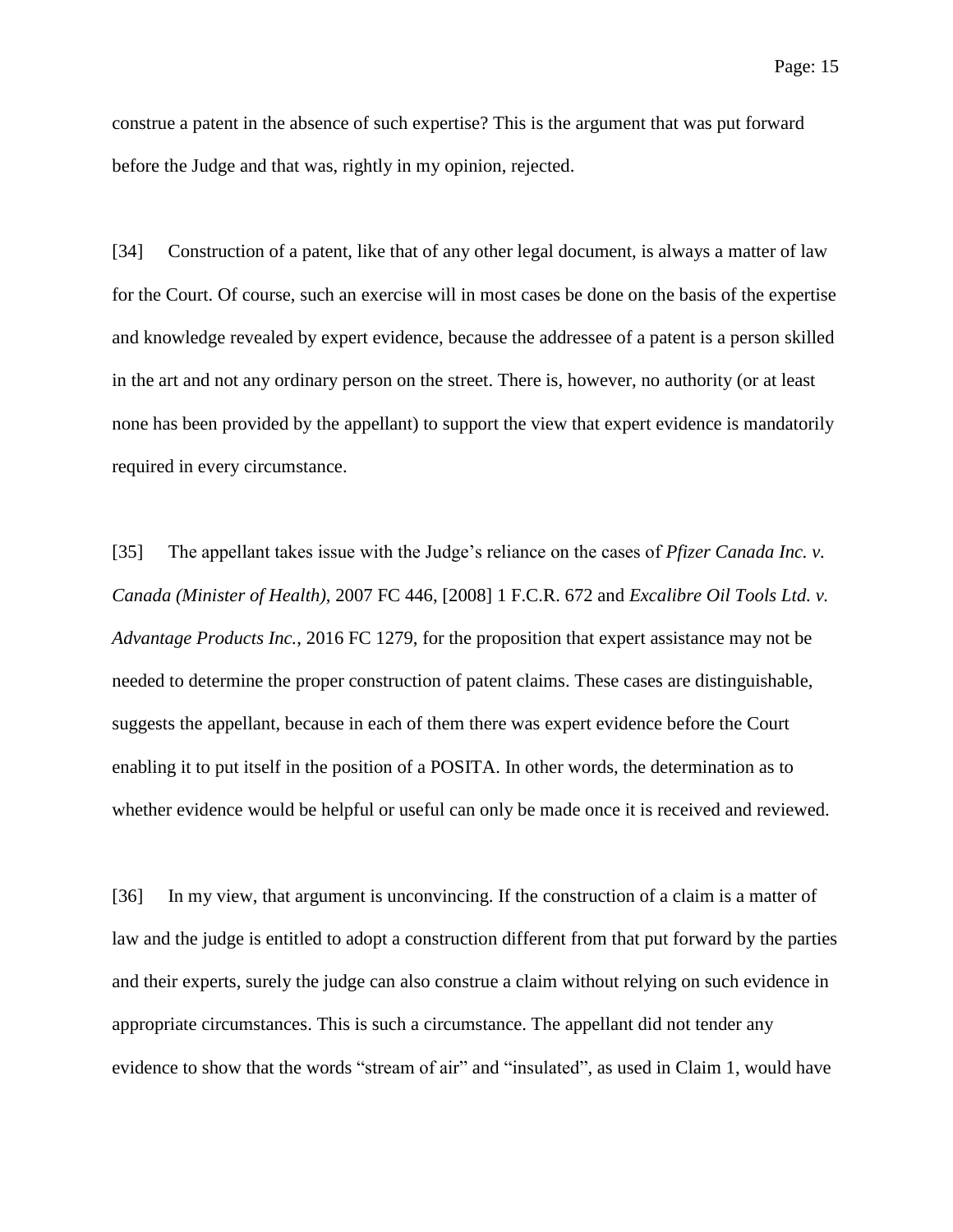a particular meaning to a person skilled in the art. Having failed to do so, the appellant cannot now argue that the Court is precluded from construing the terms of the patent according to the ordinary and grammatical meaning of the words used.

[37] Of course, the judge who dispenses with expert evidence will do that at his or her own peril, and it is not a practice that should be lightly countenanced. Claims must always be construed in an informed and purposive way, and it is only in the clearest of cases that judges should feel confident enough to construe the claims of a patent as they would be understood by a skilled person, without the help of any expert evidence. In the case at bar, the appellant had the obligation to put its best foot forward: *Garford Pty* at para. 6. However, it made the strategic decision not to present expert evidence on the summary judgment motion, thereby foregoing the possibility to impress upon the Judge the need to rely on such expertise to construe the patent. Be that as it may, what matters at the end of the day is not so much how and on what basis the judge came to his or her interpretation of a claim, but whether such interpretation is correct or flawed.

[38] This is precisely the focus of the appellant's second argument. The appellant contends that the Judge's actual construction of Claim 1 was unfounded in law in respect of the two elements of that claim that are at issue, namely the "stream of air" and the "insulated or partially insulated roasting chamber or tower". On the first element, the appellant submits that the Court failed to consider other dependent claims that inform the proper construction of Claim 1. In particular, the appellant argues that Claim 5, which provides that the oil seed is subjected to high velocity air jets through the heating method of Claim 4, is necessarily narrower than Claim 1. Claim 1 is written in much broader terms, argues the appellant. While Claim 5 is concerned with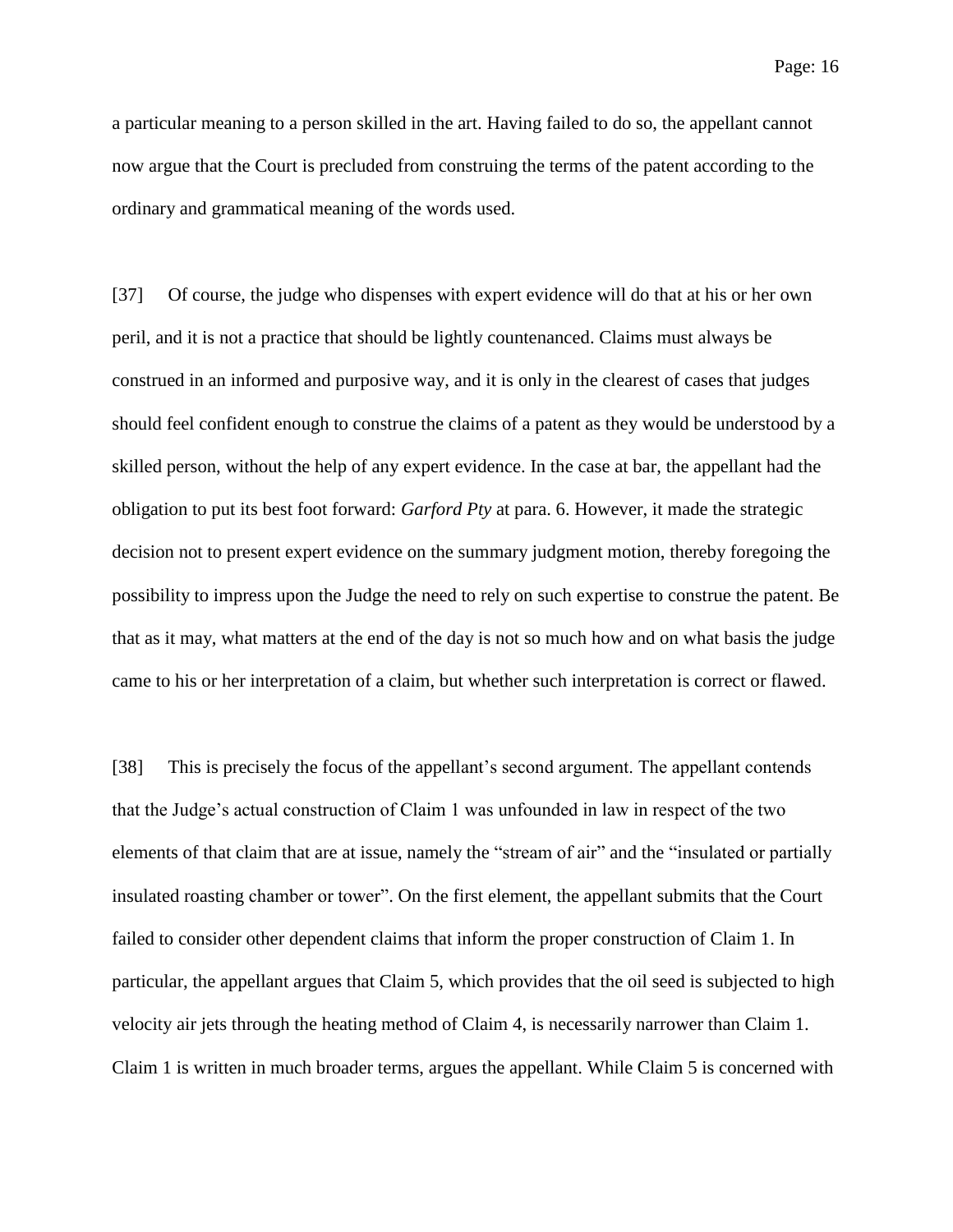a particular heating method (the oil seed is heated "by means of" a stream of air), Claim 1 only provides for the circulation of heating air (the oil seed must be "in" a stream of air). It is impermissible to import limitations from dependent claims into the prior claims on which they depend.

[39] Similarly, and with regard to the second element, the appellant submits that the Judge failed to distinguish between two different considerations, namely the existence of insulation materials and the necessary insulating qualities of the equipment. Only the latter are essential to Claim 1, while the former are merely reflective of the patentee's preferred embodiments.

[40] The same arguments pertaining to the stream of air were made before the Judge, and were categorically rejected. Focusing on the language of the claim itself, Justice Manson wrote:

Hence, on a purposive construction, heating oil seed in a "stream of air", means that the oil seed is subjected to a stream of air to effectively achieve a suspended in air state such that the entire surface area of each flax seed is substantially uniformly exposed to the heating temperatures.

Reasons at para. 90.

[41] The appellant has not demonstrated that the Judge erred in his construction of the claim, and I fail to see how it can be argued that the scope of Claim 1 is not limited to any particular type or source of heating. In my view, the use of the word "in" a stream of air, as opposed to "by means of" a stream of air, as suggested by the appellant, is without significance. What matters is the presence of a stream of air, and I agree with the Judge that this limitation excludes heating by other processes which do not comprise a stream of air. Claim 1 is not merely concerned with the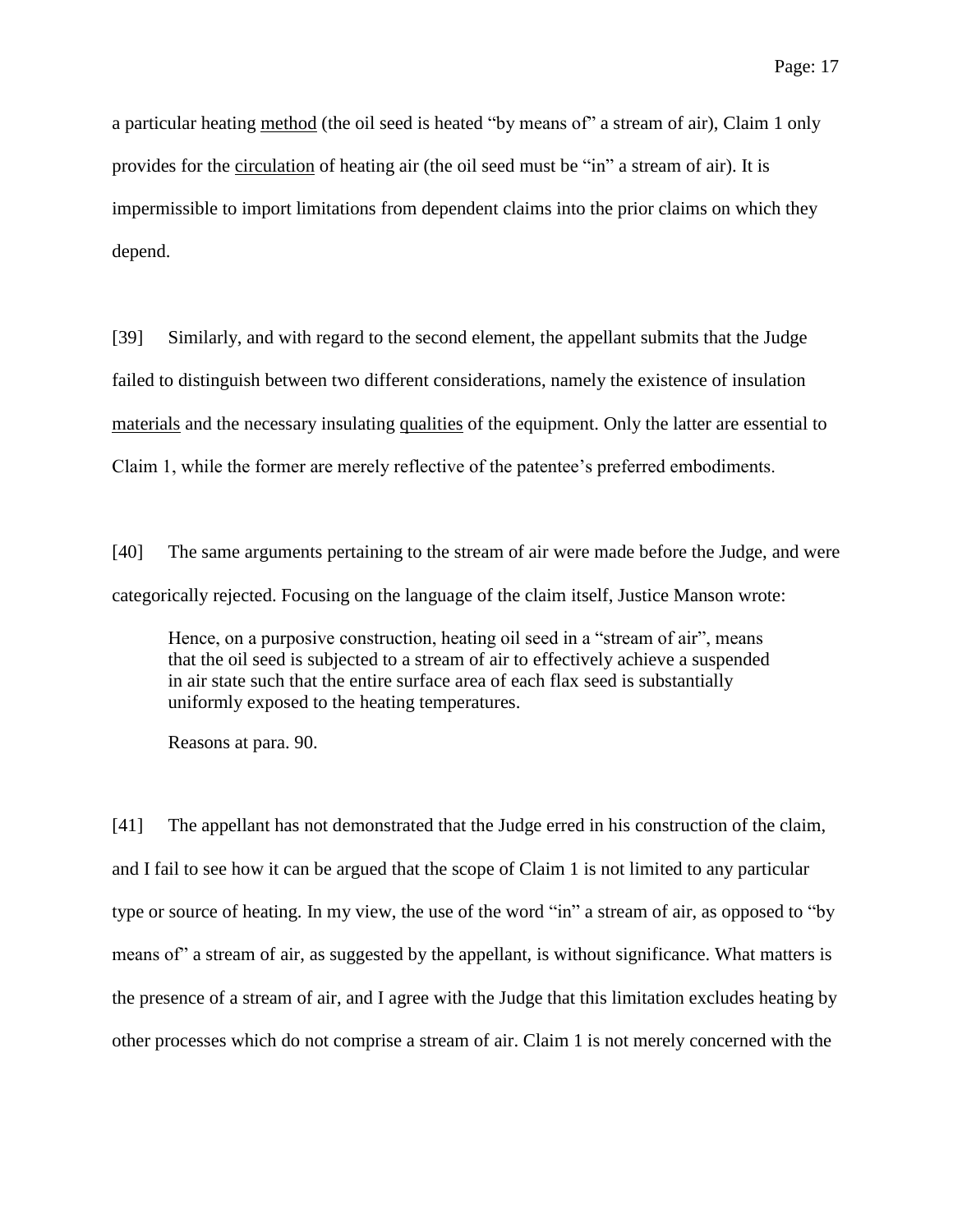circulation of air in the heating chamber. The "stream of air" cannot be understood as a distinct element from the roasting process itself, as the former expressly enables the latter.

[42] The disclosure makes clear that the "stream of air" is aimed at achieving a "suspended in air" state so that the entire surface area of the flax seed is uniformly exposed to the heating temperatures. The relevant portion of the disclosure, also reproduced by the Judge at paragraph 89 of his reasons, reads as follows:

[A]llowing heated air to circulate around and intersperse between the flax seed, effectively to cause the flax seed to achieve a "suspended in air" state. In this way, the entire surface area of each flax seed will be substantially uniformly exposed to the heating temperatures.

[43] A careful reading of pages 6-7 of the '376 Patent (Appeal Book, Vol. 1, pp. 167-168) makes it abundantly clear that whichever heating system is used to heat the flax seed, the oil seed must be subjected to a stream of air. It is true that the disclosure later referred to the temperature and the amount of time the flax seed is to be exposed (Appeal Book, Vol. 1, pp. 168-169). This does not detract from the requirement that the heating step must involve a stream of air to ensure that each flax seed is "substantially uniformly exposed to the heating temperatures" (Appeal Book, Vol. 1, p. 167).

[44] As for the appellant's argument that Claim 1 (an independent claim) necessarily has a broader scope than Claim 5 (a dependent claim), and as a result the two may not be construed as having the same meaning, it must equally be rejected. This principle of claim differentiation, according to which it is impermissible to import limitations from dependent claims into the prior claims on which they depend, finds no application in the case at bar.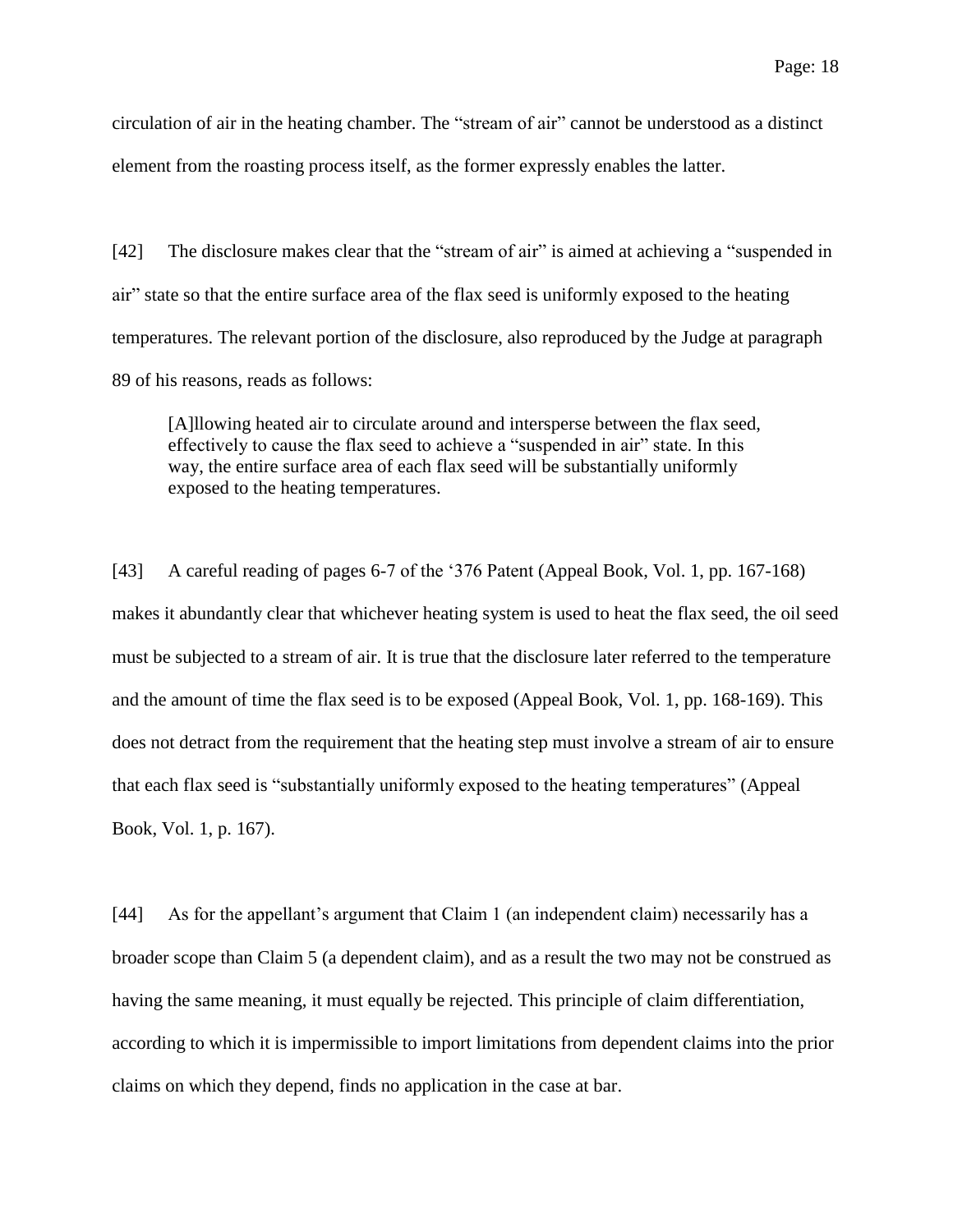[45] Claim 5 specifies that the heating method of Claim 4 (which itself concerns a certain configuration of the heating method of Claim 1) is conducted using a fluidized bed apparatus that subjects the oil seed to high velocity air jets. There is nothing in the Judge's "subjected to a stream of air" construction of Claim 1 that runs against the claim differentiation principle. If Claim 1 introduces the limitation of the "stream of air", Claim 5 more specifically covers the apparatus needed to produce such stream ("a plurality of spaced-apart jet-tubes for directing air jets of heating air").

[46] Turning to the "insulated or partially insulated roasting chamber or tower", the appellant claims that the question is not whether the equipment has insulation "materials" but rather whether it has the necessary insulating "qualities". Even assuming that such a distinction is warranted, the appellant has not even attempted to show that the roasting chamber does indeed possess insulating qualities despite the fact that it does not comprise insulation materials. At any rate, this argument was not seriously developed either in writing or at the hearing.

[47] In short, I find that the Judge did not err in his construction of Claim 1 of the '376 Patent and of its essential elements. He applied the correct legal principles, and his purposive interpretation of that claim was entirely warranted having regard to the language of that claim itself and to the disclosure.

C. *Did the Judge err in considering, under section 53.1 of the Patent Act, the prosecution history of a foreign patent application when purposively construing the '376 Patent?*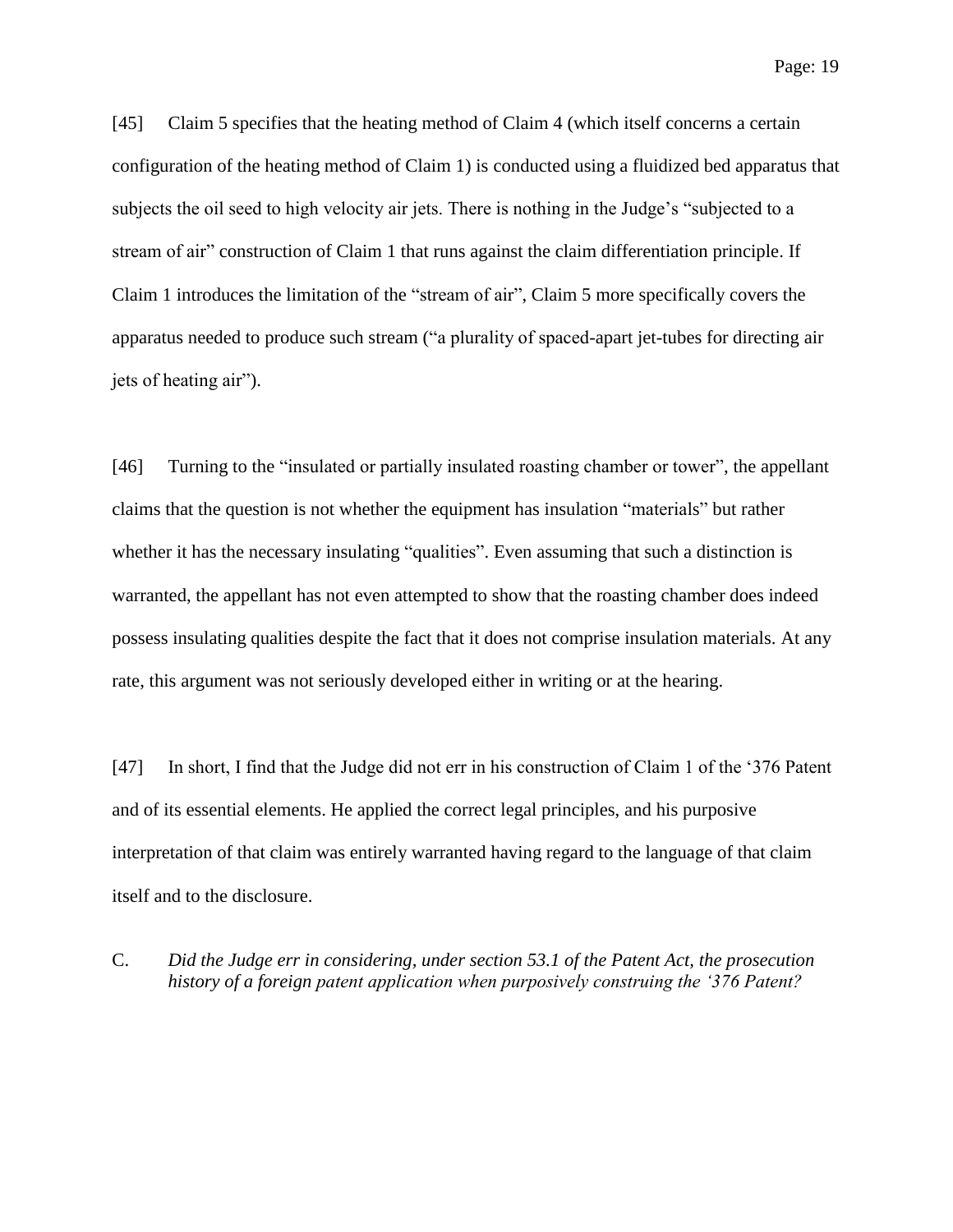[48] While Justice Manson wrote that the Court "may" construe the patent and find no infringement without recourse to the prosecution history (Reasons at para. 79), his analysis relies in part on that evidence. At paragraphs 85-90 of his reasons, the Judge invokes the prosecution history to conclude that "[d]uring prosecution, the Plaintiff introduced both the 'stream of air' and 'insulated or partially insulated roasting chamber or tower' limitations to Claim 1". This requires us to consider whether the judge erred in having recourse to the prosecution history, and in particular, prosecution history in another jurisdiction.

[49] Prior to the introduction of section 53.1 of the Patent Act, Canadian law was clear that the prosecution file was inadmissible for the purposes of claim construction. The doctrine of file wrapper estoppel has been aptly summarized by the Federal Court in the following terms:

…[File wrapper estoppel] is based on the principle that an inventor will not be allowed to make representations to the patent office, including amendments to a patent application, in order to avoid being refused a patent and later, in the context of an infringement action assert that the patent covers elements or aspects of the subject which were disclaimed or abandoned in discussions with the patent office.

*Novartis Pharmaceuticals Canada Inc. v. Apotex Inc.*, 2001 FCT 1129, [2002] 1 F.C. D-25 at para. 78, aff'd 2002 FCA 440.

[50] In *Free World Trust*, the Supreme Court explicitly rejected the possibility of importing into Canadian law the American file wrapper estoppel doctrine. The Court stated that "[t]o allow such extrinsic evidence for the purpose of defining the monopoly would undermine the public notice function of the claims, and increase uncertainty as well as fuelling the already overheated engines of patent litigation" (*Free World Trust* at para. 66). The Court also noted that Canadian patent law's emphasis on purposive construction "seems also to be inconsistent with opening the pandora's box of file wrapper estoppel" (*ibid*.). The concept of using file wrapper estoppel for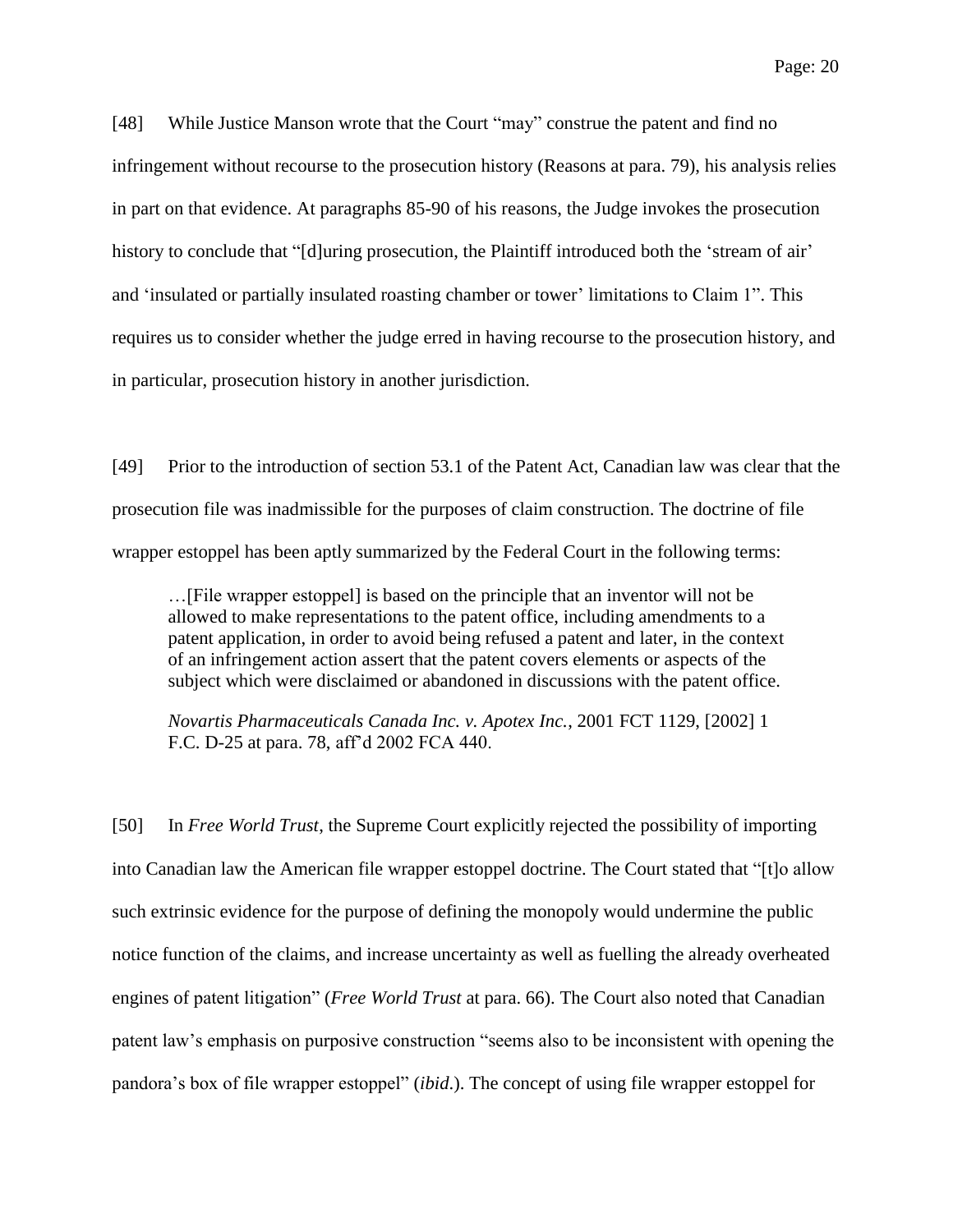ascertaining the scope of patent claims in infringement cases has been subsequently discarded by the courts throughout the years.

[51] This is not to say that this blanket prohibition on the use of patent prosecution history did not occasionally create some uneasiness, as demonstrated in certain decisions from the Federal Court. In *Distrimedic Inc. v. Dispill Inc.*, 2013 FC 1043, 440 F.T.R. 209 [*Distrimedic*], for example, I noted that "purposive construction should […] focus on the wording of a claim, obviously, but this is a far cry from saying that nothing else should be considered" (at para. 210). On that occasion, I drew a distinction between a representation made to the Patent Office and a change initiated by a patentee in the wording of a claim as a result of an objection from the Patent Office: while the former was strictly held inadmissible, the latter was deemed "an objective fact from which an inference may be drawn" (*Distrimedic* at para. 210).

[52] Similarly, my colleague Justice Locke (then of the Federal Court) expressed his dismay at the notion that one could never look at a file prosecution history to interpret a claim, and found it "breathtaking" that the patent owner took an opposite position for claims construction during the patent's prosecution, than the one it advanced in the course of litigation: *Pollard Banknote Limited v. BABN Technologies Corp.*, 2016 FC 883, 141 C.P.R. (4th) 329 at para. 237 [*Pollard Banknote*].

[53] Section 53.1 of the Patent Act has brought about a significant shift in the Canadian approach to file wrapper estoppel. Not only does it appear to pay heed to the disquiet expressed by some judges at the notion that a patentee's dealings with the Patent Office should always be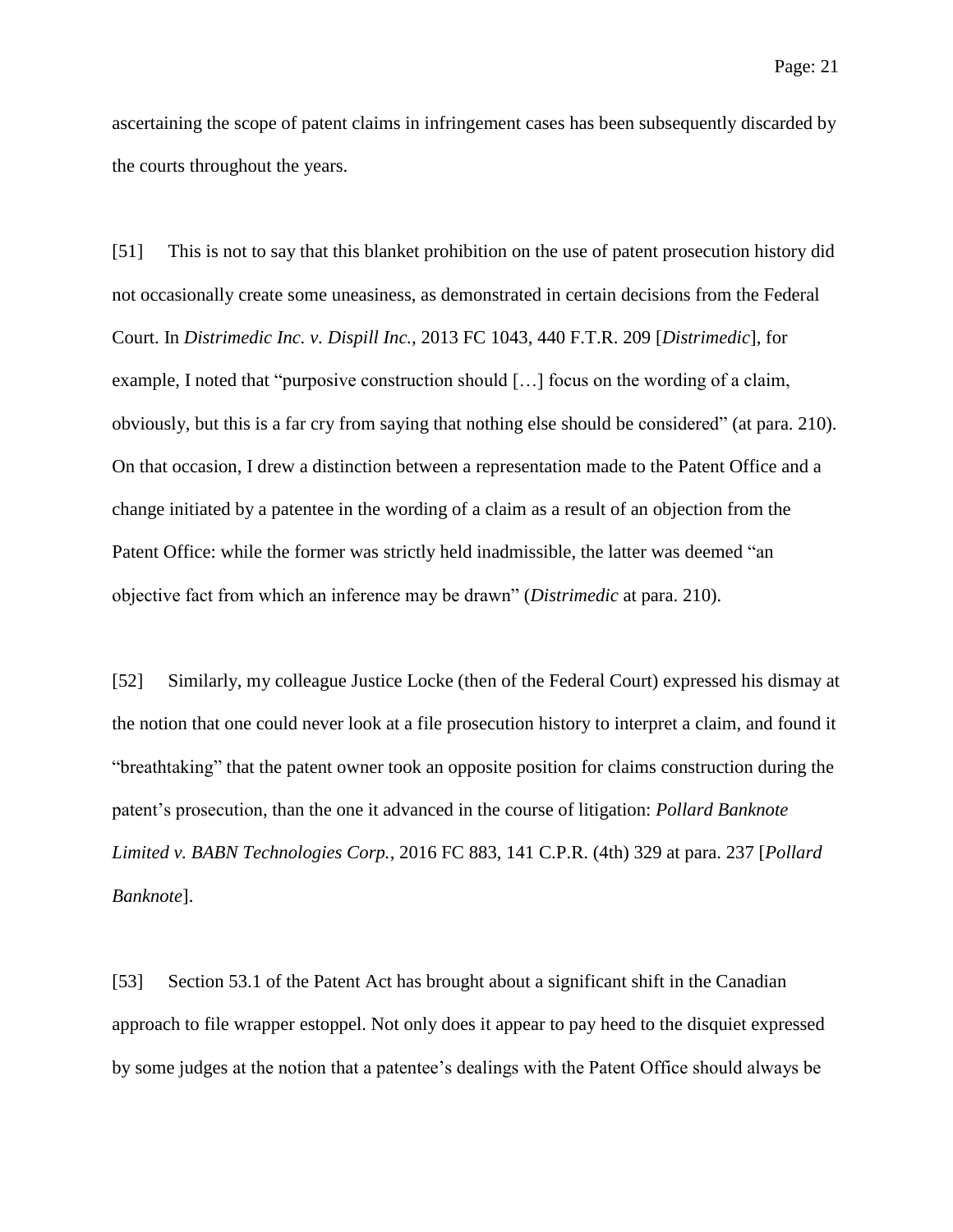out of bounds for the purpose of construing a claim, but it can also be perceived as a step to better align Canadian law with its British and American counterparts.

[54] In the United States, file wrapper estoppel has long been a feature of claim construction. In *Vitronics v. Conceptronic, Inc.*, 90 F.3d 1576 at 1582 (1996), the United States Court of Appeals (Federal Circuit) stated:

It is well-settled that, in interpreting an asserted claim, the Court should look first to the intrinsic evidence of record, i.e., the patent itself, including the claims, the specification and, if in evidence, the prosecution history. […] Such intrinsic evidence is the most significant source of the legally operative meaning of disputed claim language.

[55] In *Free World Trust*, the Supreme Court referenced the United States Supreme Court decision in *Warner-Jenkinson Co. v. Hilton Davis Chemical Co.*, 520 U.S. 17, 117 S. Ct. 1040 (1997) [*Warner-Jenkinson*], where the doctrine of equivalents in US patent law was reaffirmed. This doctrine prevents unscrupulous infringers from substituting immaterial variants to avoid infringement. In that case, the United States highest Court noted that during the patent claim construction process, the burden should be placed on the patent-holder to establish the reason for their amendments to their claim. In the absence of an explanation sufficient to overcome prosecution history estoppel, the Court was entitled to presume that the PTO had a substantial reason related to patentability for including the limiting element added by the amendment. In such circumstances, the patent owner would be barred from claiming the application of the doctrine of equivalents, thereby being prevented from recapturing ground conceded by limiting amendments during negotiations with the PTO.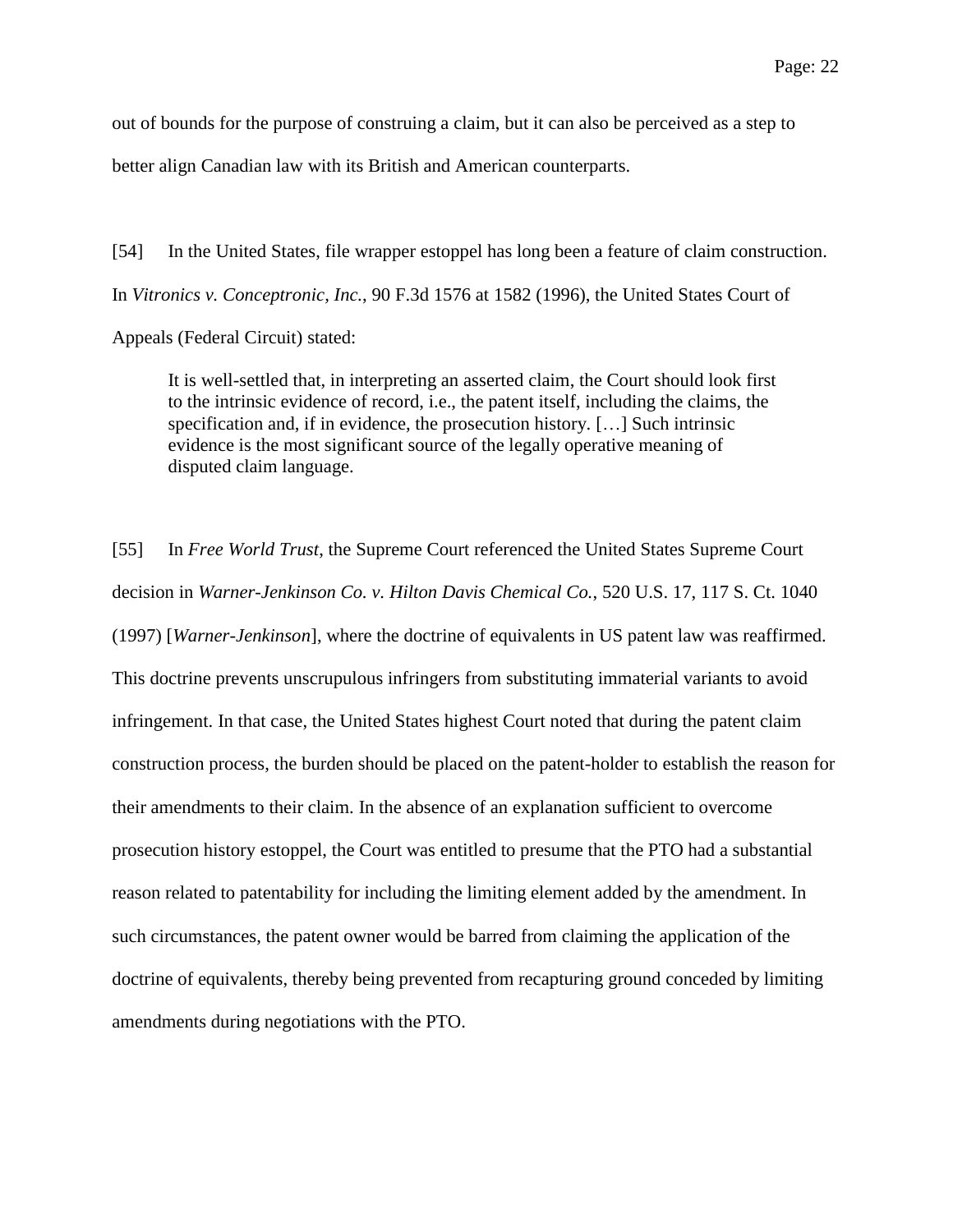[56] Following the 1997 decision in *Warner-Jenkinson*, the US Supreme Court again considered file wrapper estoppel in *Festo Corp. v. Shoketsu Kinzoku Kogyo Kabushiki Co.*, 535 U.S. 722, 122 S. Ct. 1831 (2002). In that case, the Court found that file wrapper estoppel applies to all types of amendments made during prosecution, and not just to those intended to narrow the patented invention's subject matter (to avoid prior art, for example). It made clear that when an applicant purposefully chose to forego a subject matter from its claims by narrowing them, it would be unfair to allow the patentee to reclaim this subject matter by virtue of the doctrine of equivalents. As the Court stated (at 733) :

Prosecution history estoppel requires that the claims of a patent be interpreted in light of the proceedings in the PTO during the application process. Estoppel is a "rule of patent construction" that ensures that claims are interpreted by reference to those "that have been cancelled or rejected." […] The doctrine of equivalents allows the patentee to claim those insubstantial alterations that were not captured in drafting the original patent claim but which could be created through trivial changes. When, however, the patentee originally claimed the subject matter alleged to infringe but then narrowed the claim in response to a rejection, he may not argue that the surrendered territory comprised unforeseen subject matter that should be deemed equivalent to the literal claims of the issued patent. On the contrary, "[b]y the amendment [the patentee] recognized and emphasized the difference between the two phrases [,] … and [t]he difference which [the patentee] thus disclaimed must be regarded as material."

[References omitted.]

[57] In the United Kingdom, a more cautious approach has traditionally been followed with respect to patent prosecution evidence. Historically, just like in Canada, the focus of the enquiry has been to determine the essential elements of an invention so that any variant would fall outside the scope of the claims of a patent: see *Catnic Components Ltd. v. Hill & Smith Ltd.*, [1982] R.P.C. 183 at 242-243 [*Catnic*]; *Improver Corp. v. Remington Consumer Products Ltd.*, [1990] F.S.R. 181 (Pat. Ct.).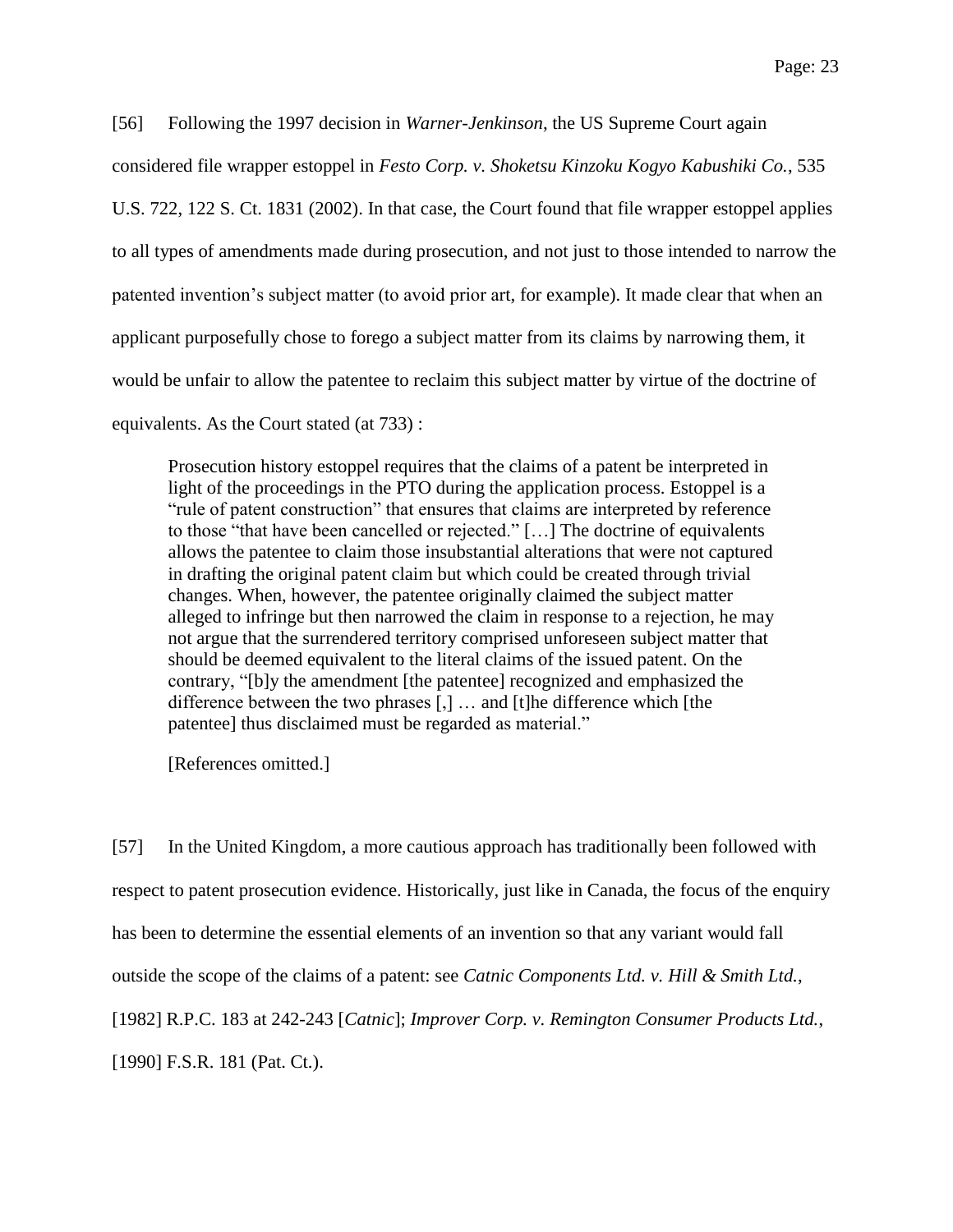[58] Such insistence on the objective manifestation of the inventor's intention in the patent claims has nevertheless been relaxed in recent years. In the case of *Rohm and Haas Co. v. Collag Ltd.*, [2001] EWCA Civ 1589, [2002] F.S.R. 28, the England and Wales Court of Appeal noted that the court below would have been entitled to take account of the prosecution process had it been necessary for the judge to resolve an issue of construction (at para. 42).

[59] Shortly thereafter, in *Kirin-Amgen Inc. v. Hoechst Marion Roussel Ltd.*, [2004] UKHL 46 [*Kirin-Amgen*], the House of Lords cautioned about the extent to which prosecution history should be used in assessing patent claims. Relying on section 69 of the European Patent Convention, pursuant to which the extent of protections "shall be determined by the terms of the claims", and on *Catnic*, the Court stated emphatically that the door for any doctrine extending protection outside the claims is "firmly shut[]" (*Kirin-Amgen* at para. 44). And the Court added: "I cannot say that I am sorry because the *Festo* litigation suggests, with all respect to the courts of the United States, that American patent litigants pay dearly for results which are no more just or predictable than could be achieved by simply reading the claims" (*ibid*.).

[60] This last remark from the Court must be understood against the backdrop of its previous analysis of American law. Starting from the premise that literalism must be avoided to ensure that patent claims are constructed so as to give fair protection to the patentee, the Court reasoned, based on its review of both the United Kingdom and American jurisprudence, that there are two ways to achieve that objective.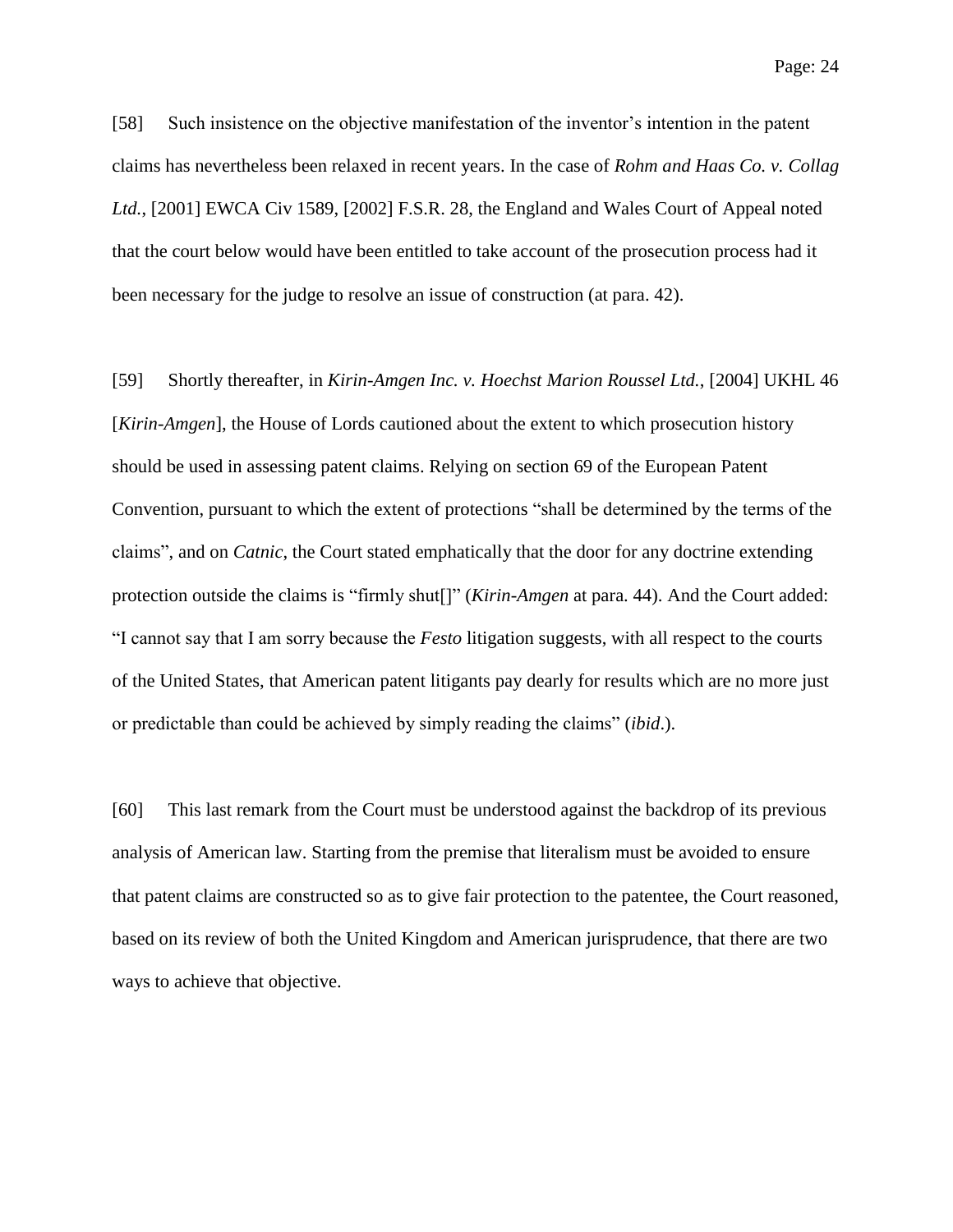[61] The first is to adhere to literalism in construing the claims, and to evolve a doctrine which supplements the claims by extending protection to equivalents. This strategy is fraught with difficulties, because the doctrine of equivalents can take a life of its own, unbounded by the patent claims, such that it is difficult to know where the limits of the monopoly should be drawn. This is why the American courts have come up with the doctrine of file wrapper estoppel, which is itself not free from difficulties. The investigation of the patent file, however thorough and expensive it may be, does not always decisively inform what part of the claim should be taken to have been withdrawn. The second, privileged by the House of Lords, is to abandon literalism and to adopt a principle of construction which actually gives effect to what the person skilled in the art would have understood the patentee to be claiming.

[62] Despite these concerns about the use of patent prosecution history, the UK Supreme Court recently revisited the issue and came to a more nuanced approach to that doctrine in *Actavis UK Ltd. v. Eli Lilly & Co.*, [2017] UKSC 48, [2017] R.P.C. 21. There, after reviewing the UK and European jurisprudence on the subject, the Court stated the following:

[87] In my judgment, it is appropriate for the UK courts to adopt a sceptical, but not absolutist, attitude to a suggestion that the contents of the prosecution file of a patent should be referred to when considering a question of interpretation or infringement, along substantially the same lines as the German and Dutch courts. It is tempting to exclude the file on the basis that anyone concerned about, or affected by, a patent should be entitled to rely on its contents without searching other records such as the prosecution file, as a matter of both principle and practicality. However, given that the contents of the file are publicly available (by virtue of article 128 EPC 2000) and (at least according to what we were told) are unlikely to be extensive, there will be occasions when justice may fairly be said to require reference to be made to the contents of the file. However, not least in the light of the wording of article 69 EPC 2000, which is discussed above, the circumstances in which a court can rely on the prosecution history to determine the extent of protection or scope of a patent must be limited.

[88] While it would be arrogant to exclude the existence of any other circumstances, my current view is that reference to the file would only be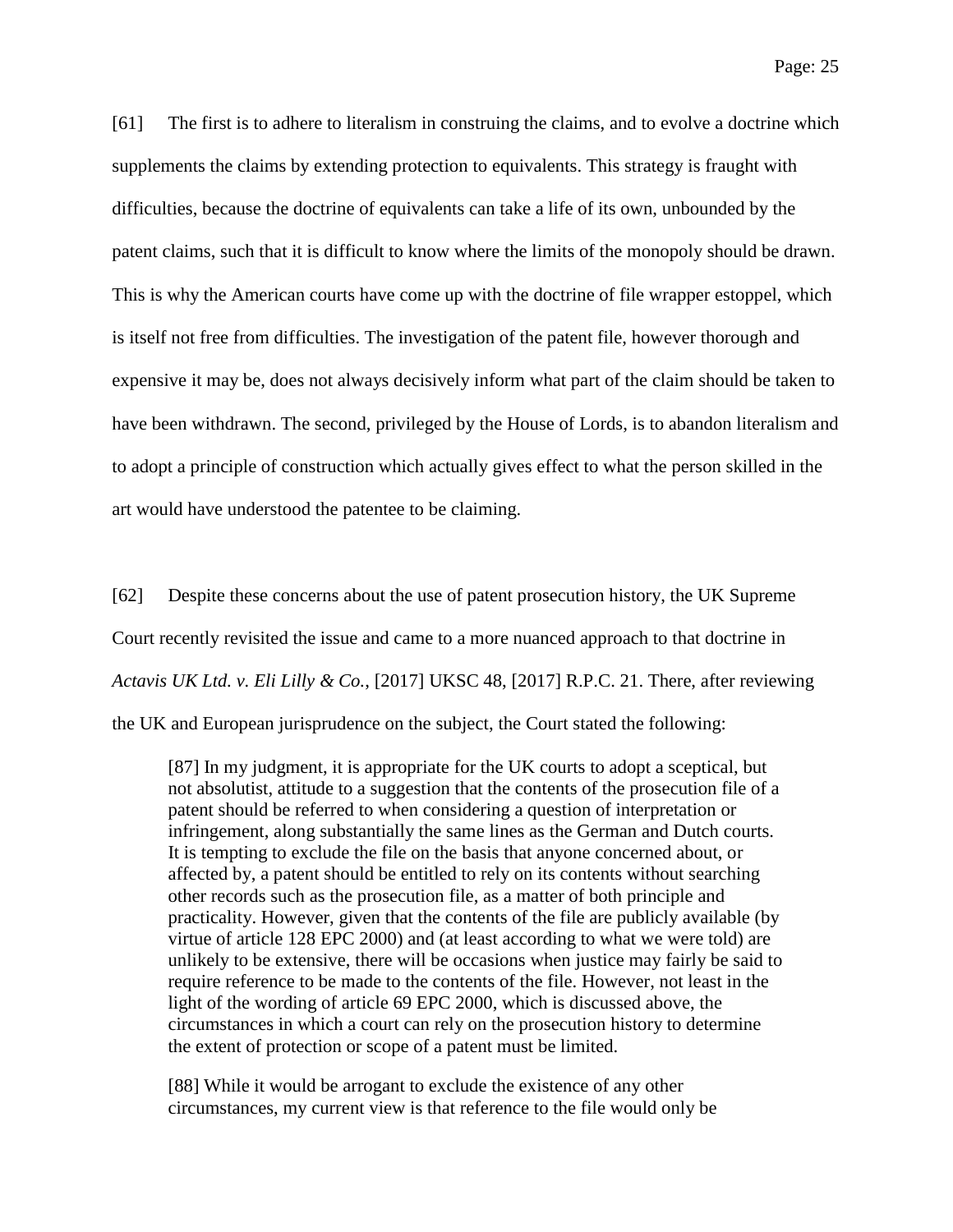appropriate where (i) the point at issue is truly unclear if one confines oneself to the specification and claims of the patent, and the contents of the file unambiguously resolve the point, or (ii) it would be contrary to the public interest for the contents of the file to be ignored. The first type of circumstance is, I hope, self-explanatory; the second would be exemplified by a case where the patentee had made it clear to the EPO that he was not seeking to contend that his patent, if granted, would extend its scope to the sort of variant which he now claims infringes.

[Emphasis added.]

[63] Section 53.1 of the Patent Act echoes, it seems, the type of circumstance underlined above, and thus similarly circumscribes the evidentiary use that can be made of the file prosecution history. As the Judge correctly pointed out, "[t]o the extent that the [respondent] wishes to introduce communications made in the course of prosecution of the '376 Patent, these communications are only admissible for the limited purpose of rebutting a representation made by the patentee as to the construction of a claim in that patent" (Reasons at para. 63). Moreover, this newly enacted provision only allows written communications made between the patentee and the Patent Office during the prosecution of the Canadian patent application to be admitted into evidence.

[64] The appellant seems to downplay the consequences of the recent enactment of this provision, and to sever prosecution history from the analytical framework of patent construction. Admittedly, a strict reading of section 53.1 does not sanction the use of the prosecution file as an independent, stand-alone aid to construction of a patent claim. The prosecution file nonetheless does play a role in construing claims, along with the claims themselves and disclosure, to the extent that it may rebut a patentee's representation. In the case at bar, the appellant has made numerous representations to the effect that Claim 1 was not restricted to a particular type of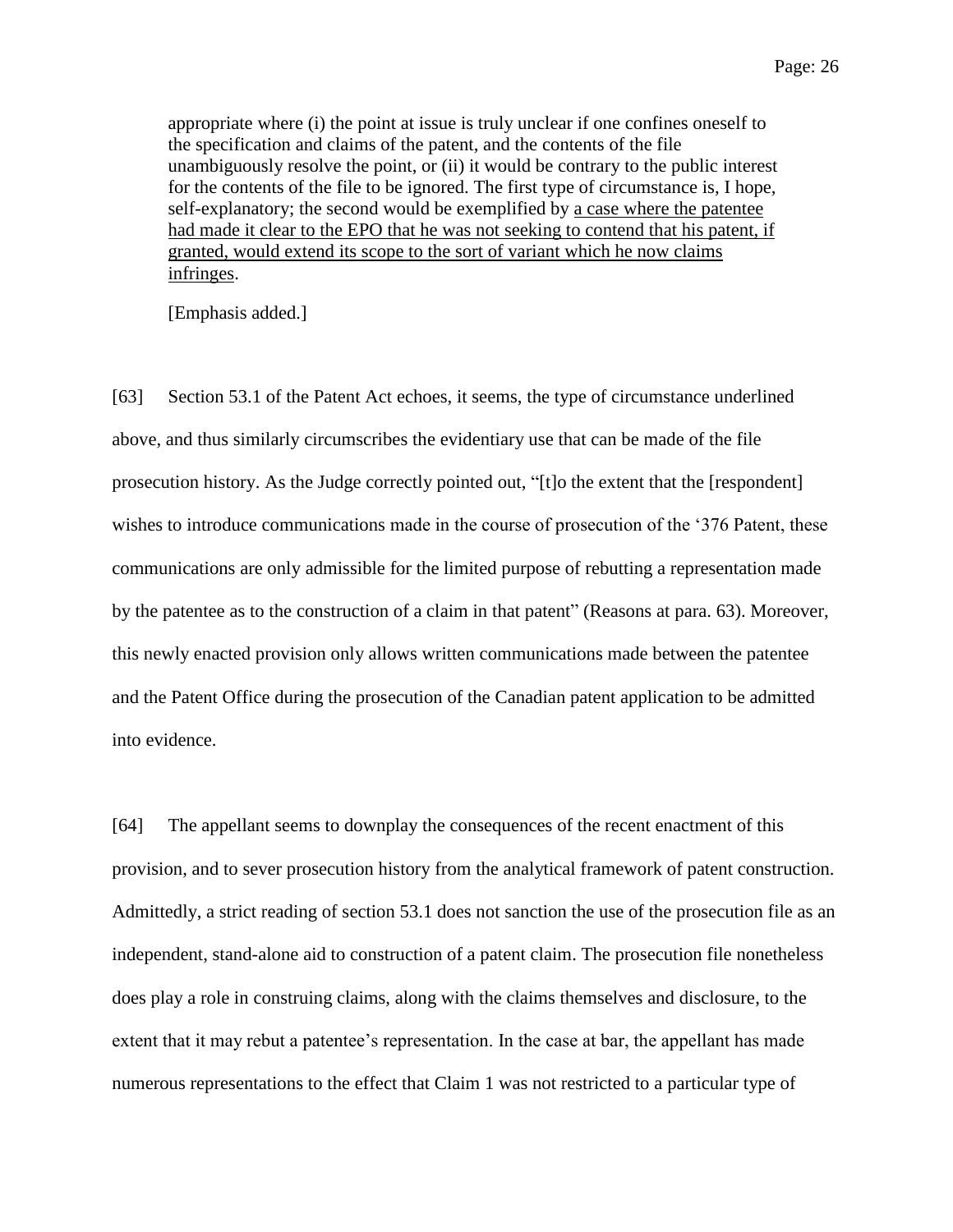heating, and that the cooling towers' insulation was optional. Subject to the discussion that follows, these are precisely the kind of representations, as the Judge noted, that are contemplated by section 53.1. That much, it seems to me, is uncontroversial.

[65] In light of these considerations, there is no need for me to weigh in on the apparent controversy that seems to have emerged in the Federal Court as to the extent and purpose for which prosecution communications can be introduced. In both the decision under appeal and *Eli Lilly Canada Inc. v. Apotex Inc.*, 2020 FC 814 [*Eli Lilly*], the Federal Court insisted on the limited purpose of introducing prosecution communications, that is the rebuttal of a representation made by the patentee as to the construction of the claim. Such an interpretation would confine section 53.1 to an evidentiary rule not dissimilar to the US notion of estoppel.

[66] In *Bauer Hockey Ltd. v. Sport Maska Inc. (CCM Hockey)*, 2020 FC 624 [*Bauer Hockey*], however, the Federal Court put forward a somewhat different approach to section 53.1. While the decision under appeal and *Eli Lilly* seem to suggest that the use of prosecution history is limited to the rebuttal of identifiable representations, the Court in *Bauer Hockey* departs from that approach in holding that prosecution history is admissible whenever the issue is one of claims construction. The emphasis, therefore, is not so much on the rebuttal of a particular representation, but rather on the interpretive process itself. As the Court stated in *Bauer Hockey*, "there is no need to identify a particular representation and rebuttal every time a reference is made to the prosecution history. It is simply integrated in the interpretive process" (at para. 65).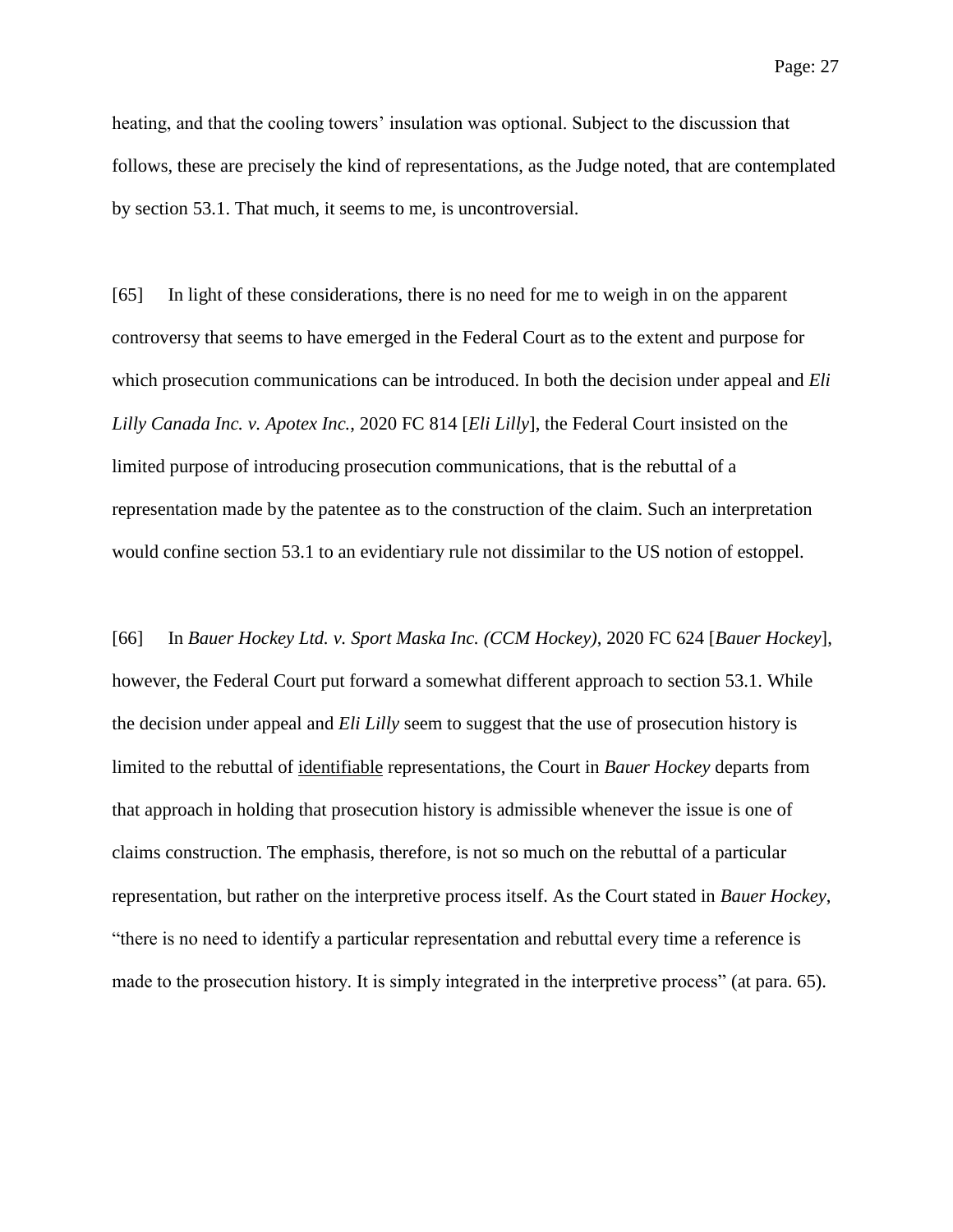[67] The resolution of this dispute is best left for another day, as the facts of this case clearly meet the more restricted interpretation of section 53.1 and do not require a broader reading of that section. More germane to the resolution of the case at bar is whether this new provision allows for the consideration of foreign prosecution files.

[68] It will be remembered that Justice Manson, though acknowledging that section 53.1 limits the communications that can be admitted into evidence to those between the patentee and the Canadian Patent Office, nevertheless accepted that the Court is allowed to look at foreign prosecution history in "extraordinary circumstances". This will be the case, as in the case at bar, when the patentee "specifically referred to the corresponding US Application prosecution history and acknowledged that the amendments to the claims in the '376 file history were made to overcome novelty and obviousness concerns as raised in the US Application prosecution history" (Reasons at para. 70).

[69] The appellant objects to that finding, emphasizing that the wording of section 53.1 only makes admissible communications between an applicant or patentee and the Commissioner, an officer or employee of the Patent Office of Canada. As such, argues the appellant, Justice Manson erred in interpreting section 53.1 so as to permit the use of the US prosecution history in a related application for the purposes of claim construction. In the appellant's view, Justice Manson further compounded his error by introducing the American doctrine of incorporation by reference, whereby external documents are cited in such a manner that they effectively become part of the host document. Not only does Canadian law prohibit the incorporation by reference of documents into patent specifications (*Patent Rules*, SOR/2019-251, para. 57(1)), but the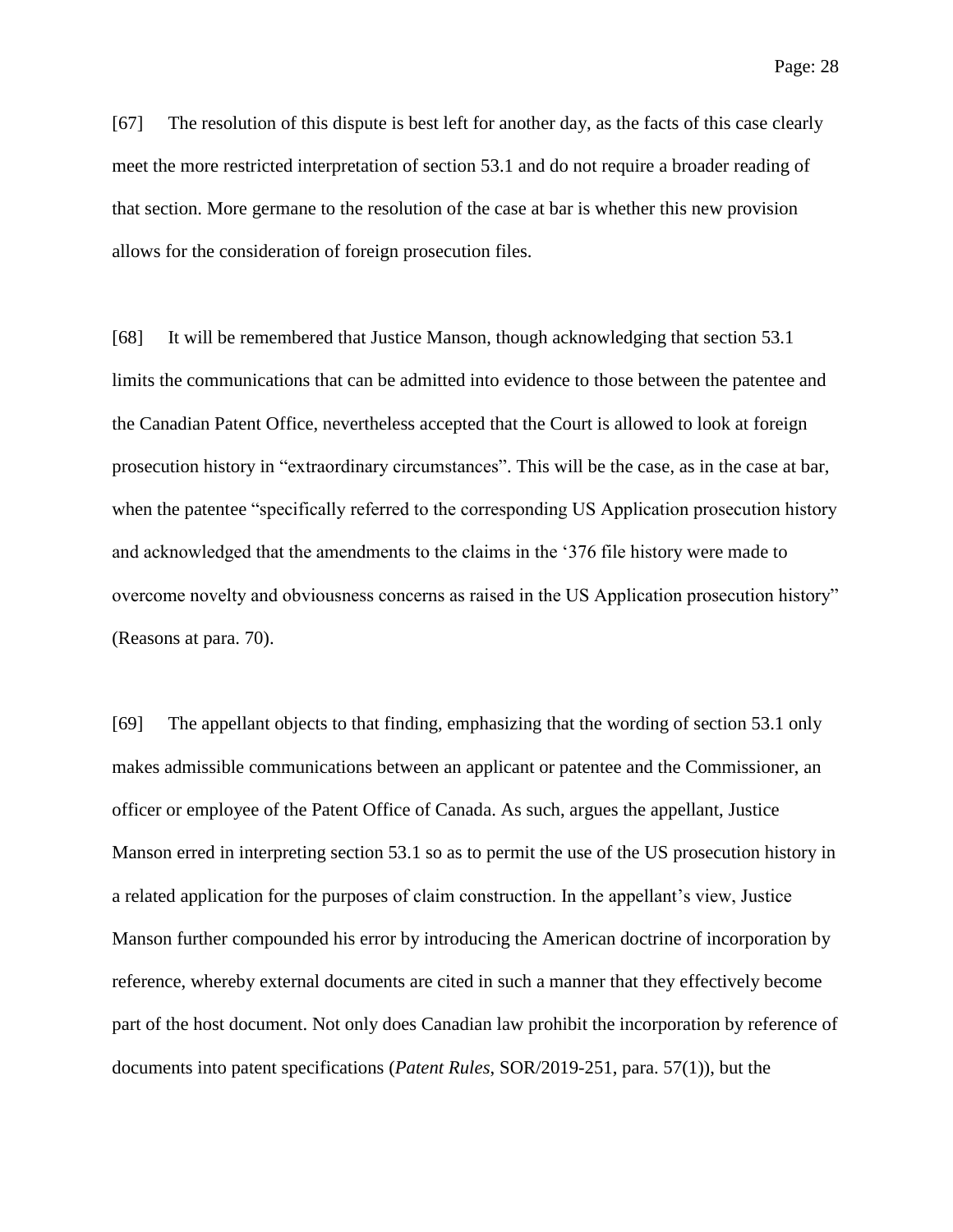prosecution file of the '376 Patent does not clearly incorporate the '405 Application. In the appellant's view, therefore, the mention of "a related United States application" in the '376 Patent is no more than a general reference from which no inference should have been drawn.

[70] I agree with the appellant that courts should be wary to extend the detailed language of section 53.1, which is specific about the communications being limited to those with the Canadian Patent Office. The legislation is carefully tailored, and it would go against statutory interpretation principles to try to go beyond its original intent.

[71] There are also public policy reasons for treading carefully in allowing extrinsic evidence. Opening the door to allowing foreign patent prosecution history into the analysis might lead to overly contentious and expensive litigation. Moreover, different countries have different patent registration processes. While the global system has become more interconnected, a party may disclaim an element in one country that they need not disclaim in another. For instance, in this case, the patent application in the United States was eventually dropped, while registration in Canada was completed. Along with differences in patent processes between countries, there also lies differences in the language of patent claims; allowing for foreign prosecution evidence can lead to potential issues of translation, and given that language is such an important part of claim construction, this could lead to major problems in the interpretation of the claims.

[72] That being said, one should not underplay the public interest in keeping those who have previously disclaimed elements from their patent from re-claiming them in future infringement cases. This was clearly an important policy consideration for Justice Manson, in the case at bar,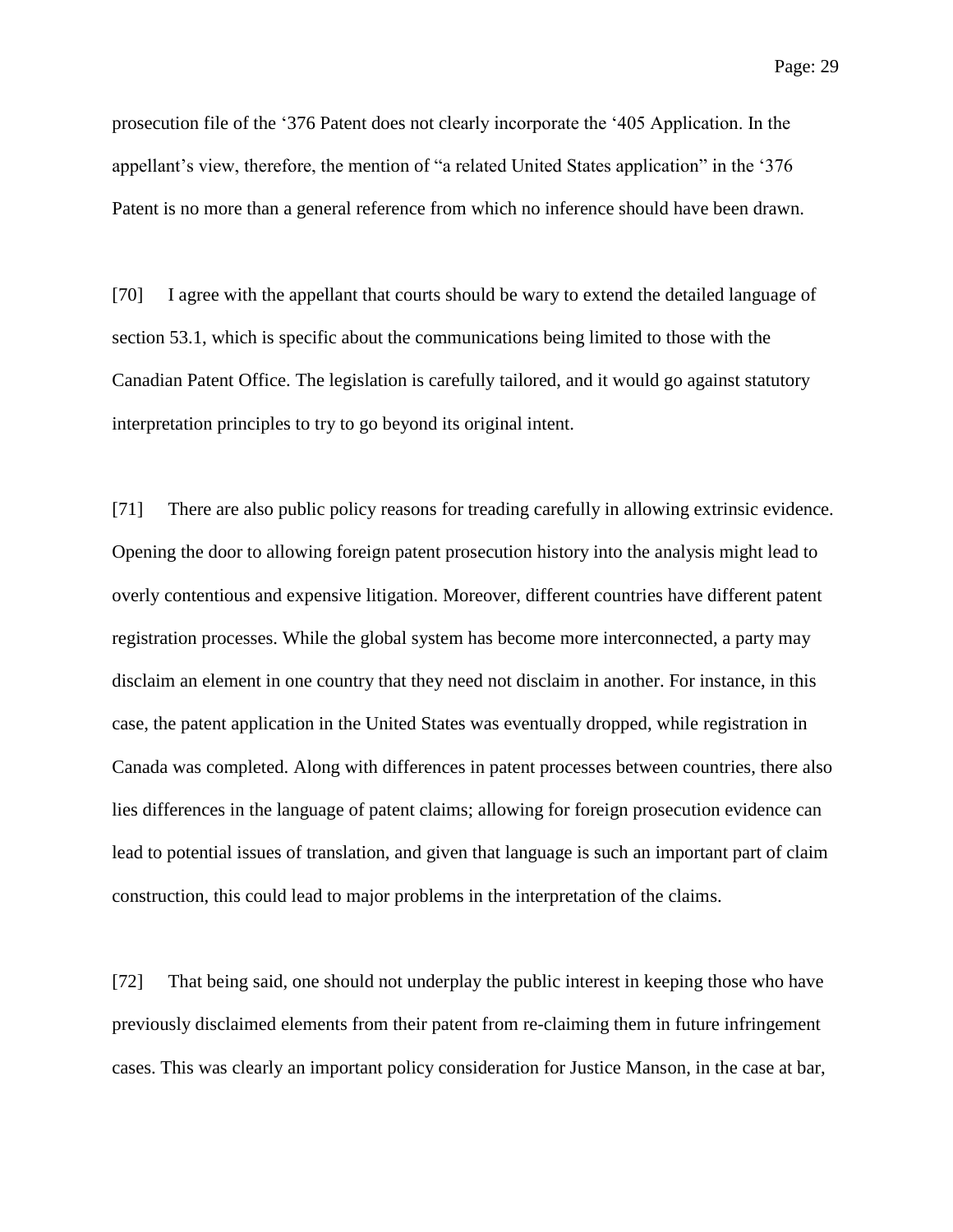in order to extend the admissibility of prosecution history to foreign applications. As he stated, at

#### paragraph 72 of his reasons:

[...] if the Court were to ignore consideration of the prosecution history of the corresponding US Application in circumstances such as are present here, patent applicants in Canada would be incentivized to intentionally refrain from being transparent with the Canadian Patent Office as to why amendments were made to limit claims during prosecution. If section 53.1 were interpreted to never allow consideration of foreign prosecution histories where limitations were specifically added to overcome novelty and obviousness objections and those limitations were subsequently adopted in the prosecution of the corresponding Canadian claims, applicants could rely on co-pending foreign applications to effectively avoid any application of section 53.1.

[73] In this specific instance, if one looks to the US Application, it is clear that CanMar's patent was amended specifically to avoid infringing on the patent claim of the Micronizer patentholder: see Permann Affidavit, Appeal Book, Vol. 1, pp. 148-152. Given that the respondent is using a Micronizer as the sole method for roasting flax, the evidence from the US patent prosecution may appear, from the outset, as useful in disposing of the claim. In the *Pollard Banknote* case cited above, a similar circumstance happened where the Federal Court likely would have changed its decision if it had been allowed to consider the patent prosecution history (at paras. 238-239). Justice Locke noted that "[he] would expect that [the patent-owner]'s argument would never have made it to a trial in the US where the principle of file wrapper estoppel applies. There, [the patent-owner] would likely not have been allowed to argue a claim construction that attempts to recapture ground conceded during prosecution of the patent application to avoid prior art" (*Pollard Banknote* at para. 238).

[74] Yet, whether the doctrine of incorporation by reference should formally be treated as an exception to the general prohibition on foreign prosecution files, is a question best left for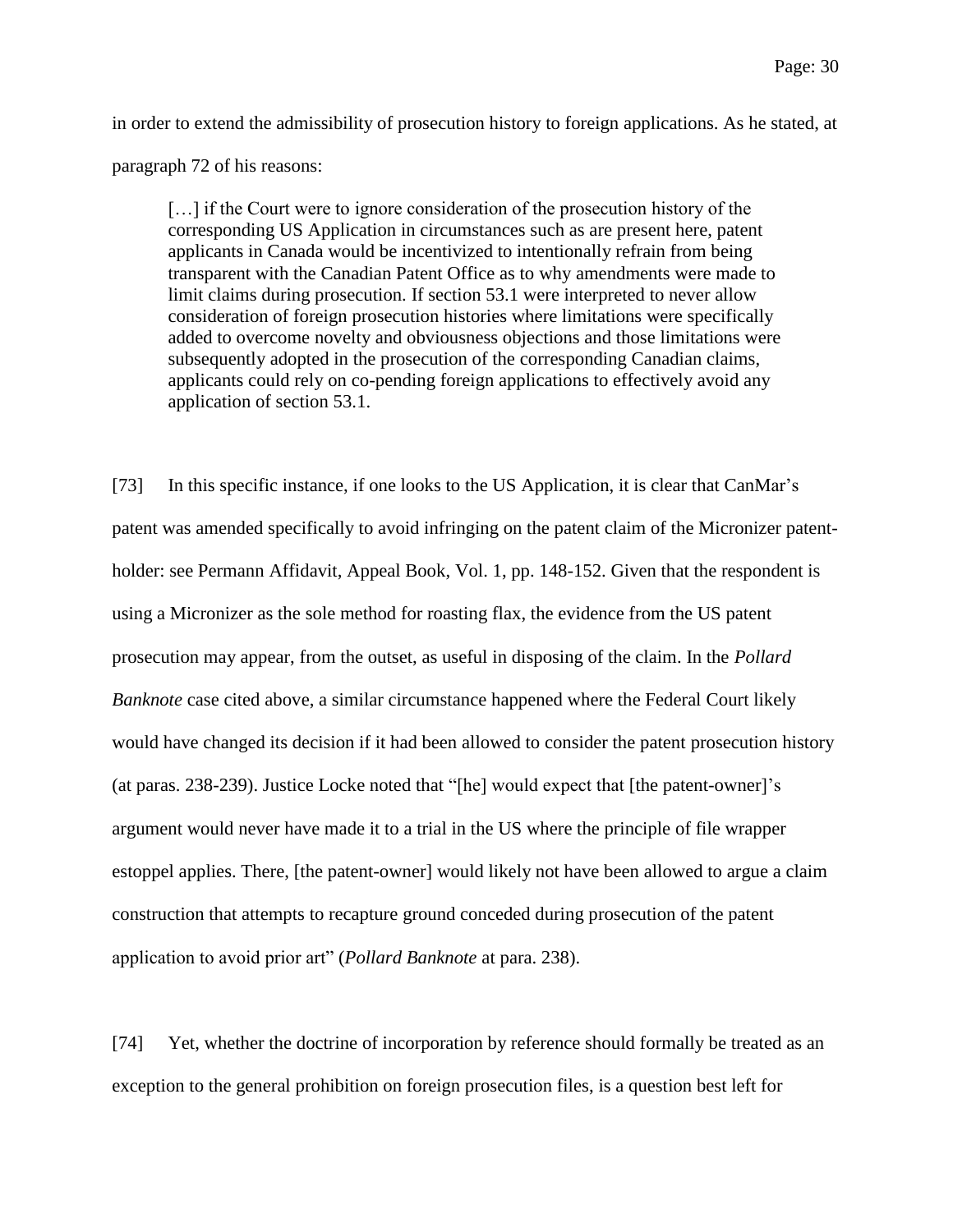another day. Not only should courts refrain from deciding beyond what is strictly necessary for the resolution of the case of which they are seized, but the facts of this case, in my view, do not lend themselves to a proper finding of incorporation by reference.

[75] There is nothing in the prosecution file of the '376 Patent that identifies with any detailed particularity what specific "written communication" from the US prosecution history is incorporated and where that written communication can be found. The only mention of that written communication is found in the following paragraph of a response dated August 24, 2012 to the February 27, 2012 Examiner's Report:

At the outset, the Examiner is advised that the claims on file have been replaced with a new set of claims fully supported by the description as filed and believed to more accurately and appropriately define the scope of protection sought for the invention. New claims 1-19 correspond substantially to those submitted during prosecution of <u>a related United States application</u>. Former claims 22-27 have been renumbered as new claims 20-25 flowing from new claims 1-19.

Appeal Book, Vol. 1, p. 253; emphasis added.

[76] It is a stretch to say that the prosecution of the US Application is incorporated by reference when the specific application is not even cited within the document. Justice Manson heavily relies on the case of *Abbott Labs* for the proposition that exceptional circumstances may be found when prosecution of the foreign application is made part of the prosecution history of the Canadian patent. But in that case, the US patent claimed priority from the application of the foreign patent (*Abbott Labs* at 1290), which necessarily entails that express reference to the foreign patent was made. Such is not the case here. More relevant is the case of *Paice LLC, The Abell Foundation, Inc. v. Ford Motor Company*, 881 F.3d. 894 (2018) [*Paice LLC*], where the United States Court of Appeals (Federal Circuit) quoted with approval a prior decision to the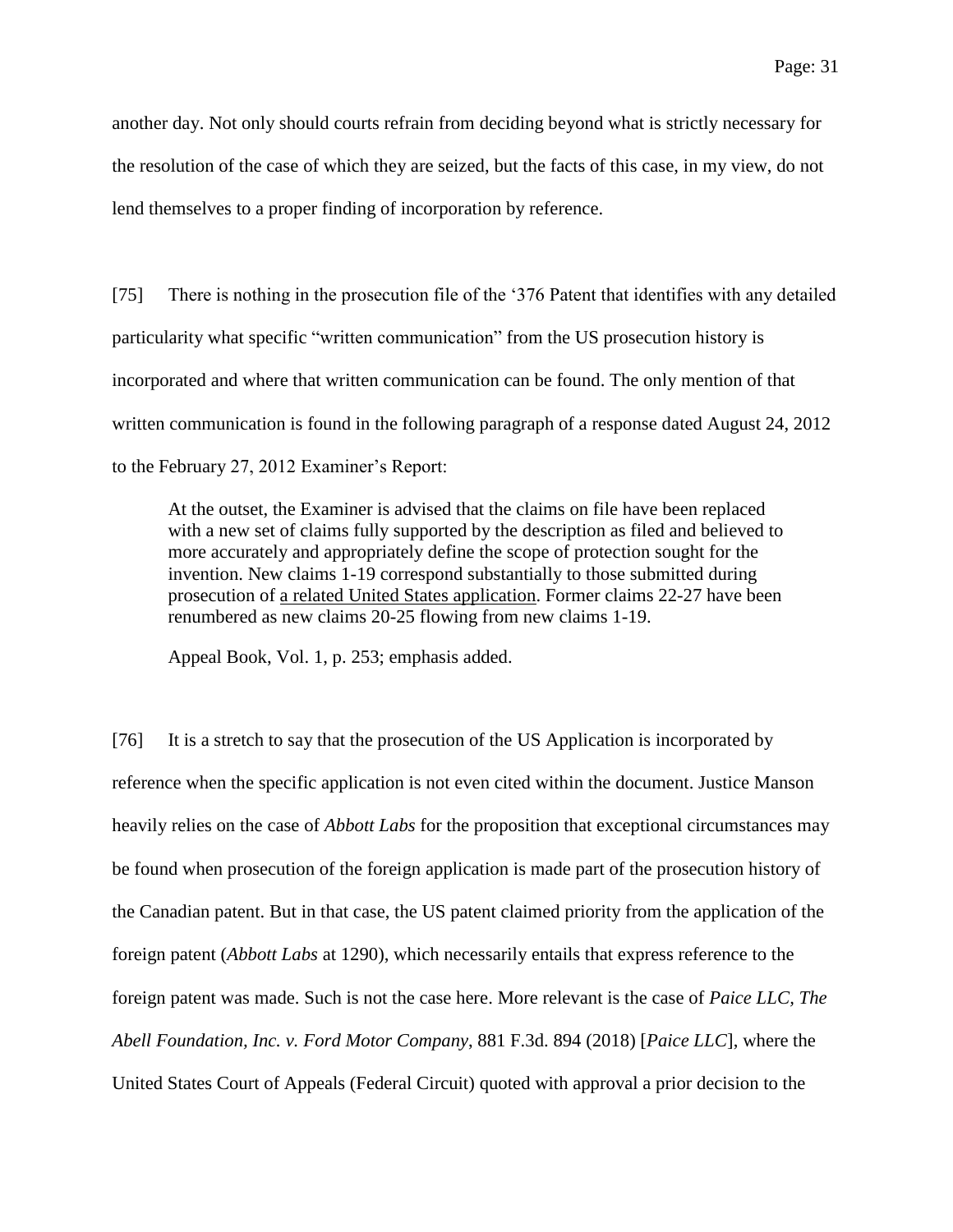effect that "[t]o incorporate material by reference, the host document must identify with detailed particularity what specific material it incorporates and clearly indicate where that material is found in the various documents" (*Paice LLC* at 906-907, citing *Advanced Display Sys., Inc. v. Kent State Univ.*, 212 F.3d 1272 (2000) at 1282).

[77] For all of the above reasons, I am of the view that the Judge should have refrained from taking into consideration the prosecution history of the corresponding US Application in the circumstances of this case. With respect to the broader issue of whether the prosecution history of a foreign application can ever be considered pursuant to section 53.1 of the Patent Act, as a result of incorporation by reference or otherwise, I wish to express no firm views on the matter.

D. *Did the Judge err in considering the evidence contained in the Popowich Affidavit?*

[78] The thrust of the appellant's argument on this issue is that the appellant was not invited to the respondent's experimental testing of the Micronizer, from which the evidence of the Popowich Affidavit was impermissibly obtained. The appellant was left unable to respond with its own evidence, and was therefore inexcusably prejudiced.

[79] The appellant also briefly questions the witness' credibility. In his testimony in chief, Mr. Popowich distinguished the terms "roasting" and "pasteurizing" while on cross-examination he did not. Such contradiction further highlights the lack of evidence on the respondent's roasting process.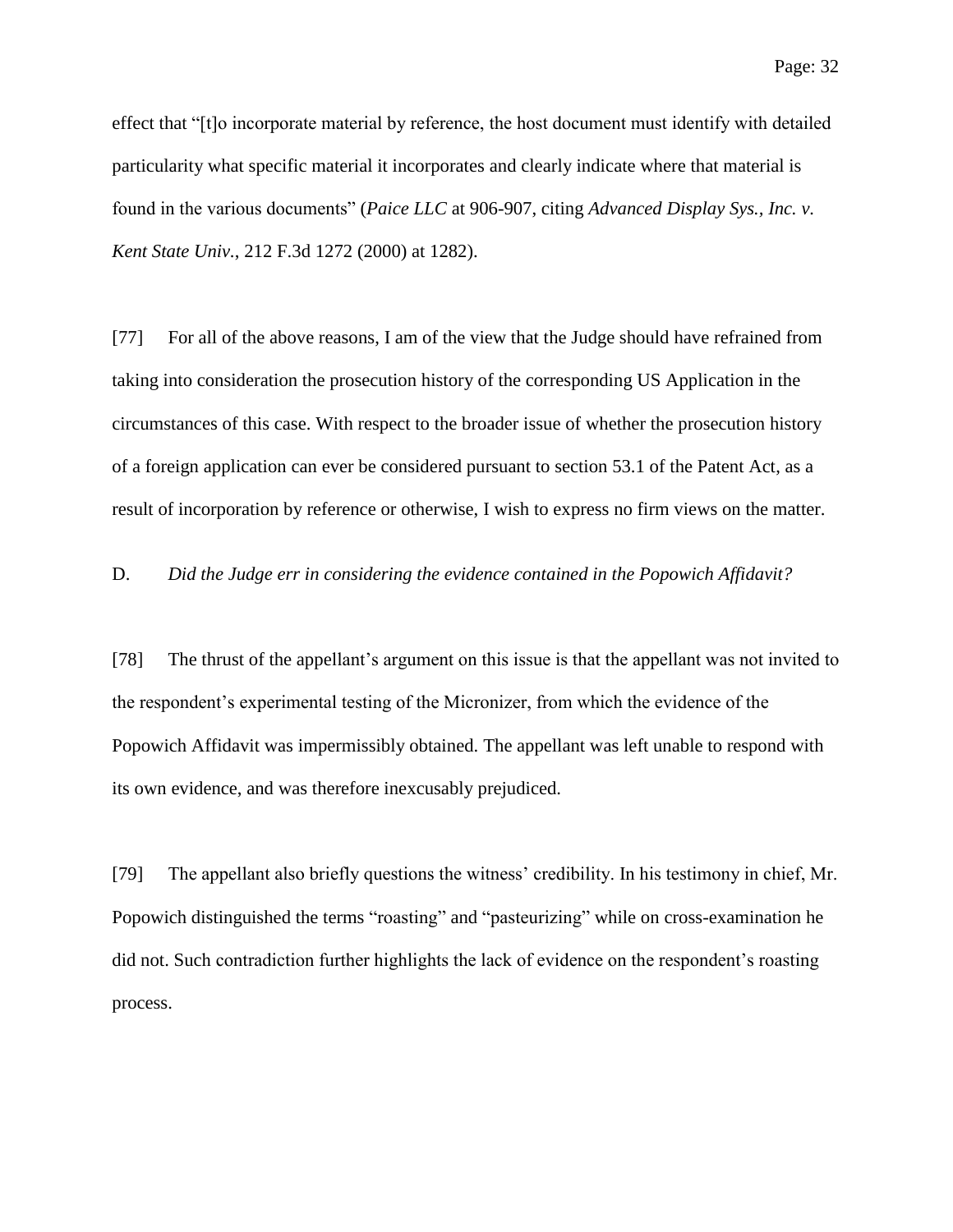[80] Finally, in the course of the respondent's experimental testing, no measurements were taken with regard to air circulation in the heating chamber, and heat transfer in the auger trough and cooling tower. Specifically with regard to air circulation, the appellant argues that the Judge equates heating the flax seed by means of infrared radiation to a finding that the flax seed is not subjected to a stream of air. Such inference is illogical, says the appellant, and unsupported by the respondent's evidence.

[81] Having carefully reviewed the evidence that was before the Judge, I am of the view that his findings of fact were entirely supported by the evidentiary record. The appellant has failed to convince me that he made any palpable and overriding error in this regard.

[82] In particular, I find that there is no basis for interfering with the Judge's conclusion that the respondent did not run an experimental test, but rather conducted a demonstration run in the normal course of commercial production. The witness was merely measuring the temperature during production runs, and there was therefore no need for *inter partes* experimentation.

[83] The same can be said of the Judge's dismissal of the appellant's attempt at distinguishing the terms "roasting" and "pasteurizing". The evidence is to the effect that the same machine and the same process are used for pasteurizing, roasting and cooking, and the appellant has not explained the difference between these three terms, let alone its potential impact on claim construction or infringement. The respondent uses only one type of machine (the Micronizer), and it is used in the way it was intended to be used. Moreover, there is no issue that this machine was manufactured in 1994, 10 years before the priority date of the '376 Patent. It seems highly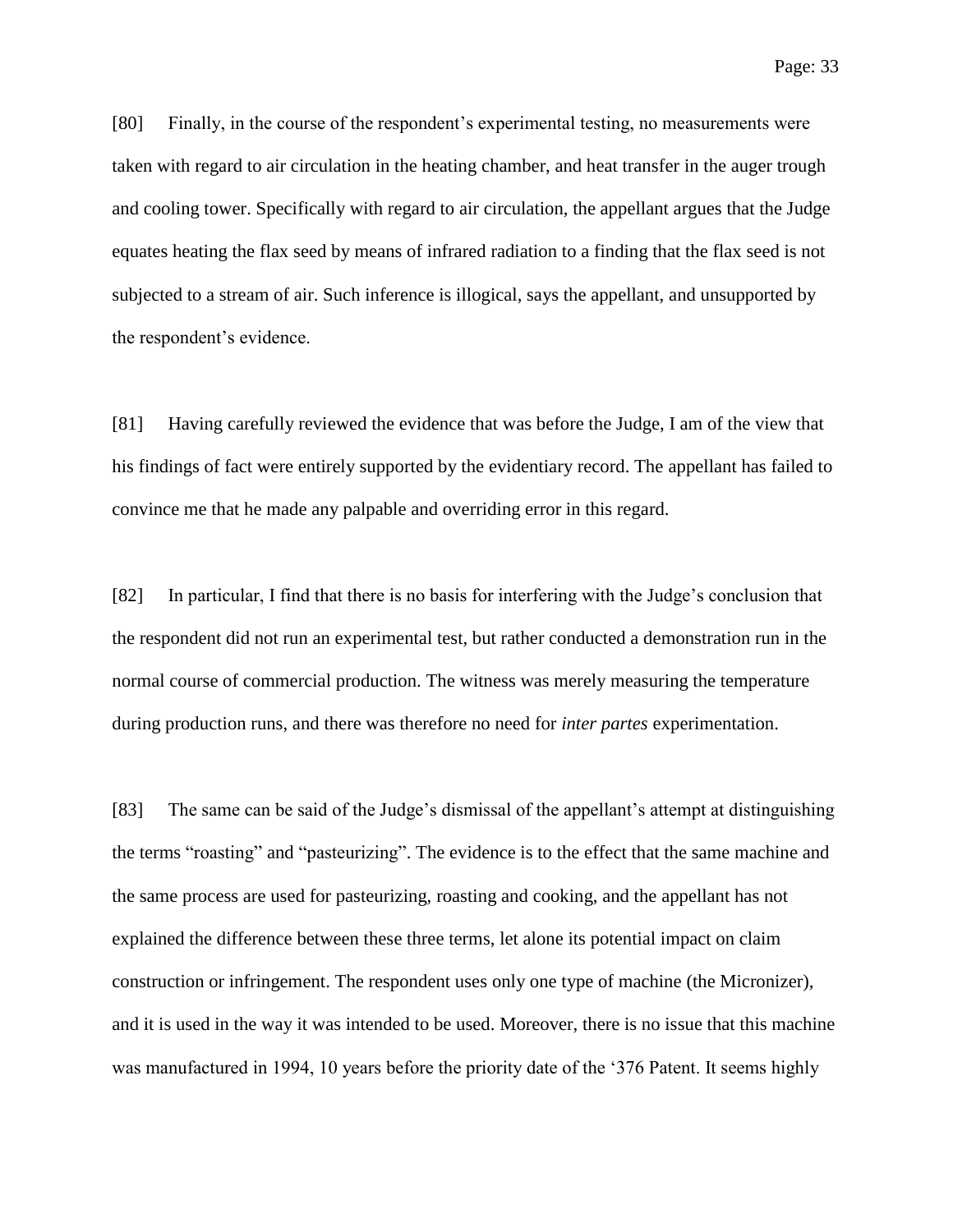unlikely, to say the least, that a device created prior to the issuance of a patent claim can infringe that claim, especially if it is being used as per the manufacturer's specifications.

[84] As for the lack of measurements of the air circulation and the heat transfer, I find that the appellant's submissions are simply a reiteration of its prior arguments concerning the essential elements of Claim 1, which I have already disposed of. I agree with the Judge that the issue of infringement does not turn on these measurements, but rather on whether the two essential elements of heating oil seed "in a stream of air" and an "insulated or partially insulated roasting chamber or tower" have been breached.

V. Conclusion

[85] For all of the aforementioned reasons, I would dismiss the appeal, with costs to the respondent.

> "Yves de Montigny" J.A.

"I agree.

J.D. Denis Pelletier J.A."

"I agree.

Marianne Rivoalen J.A."